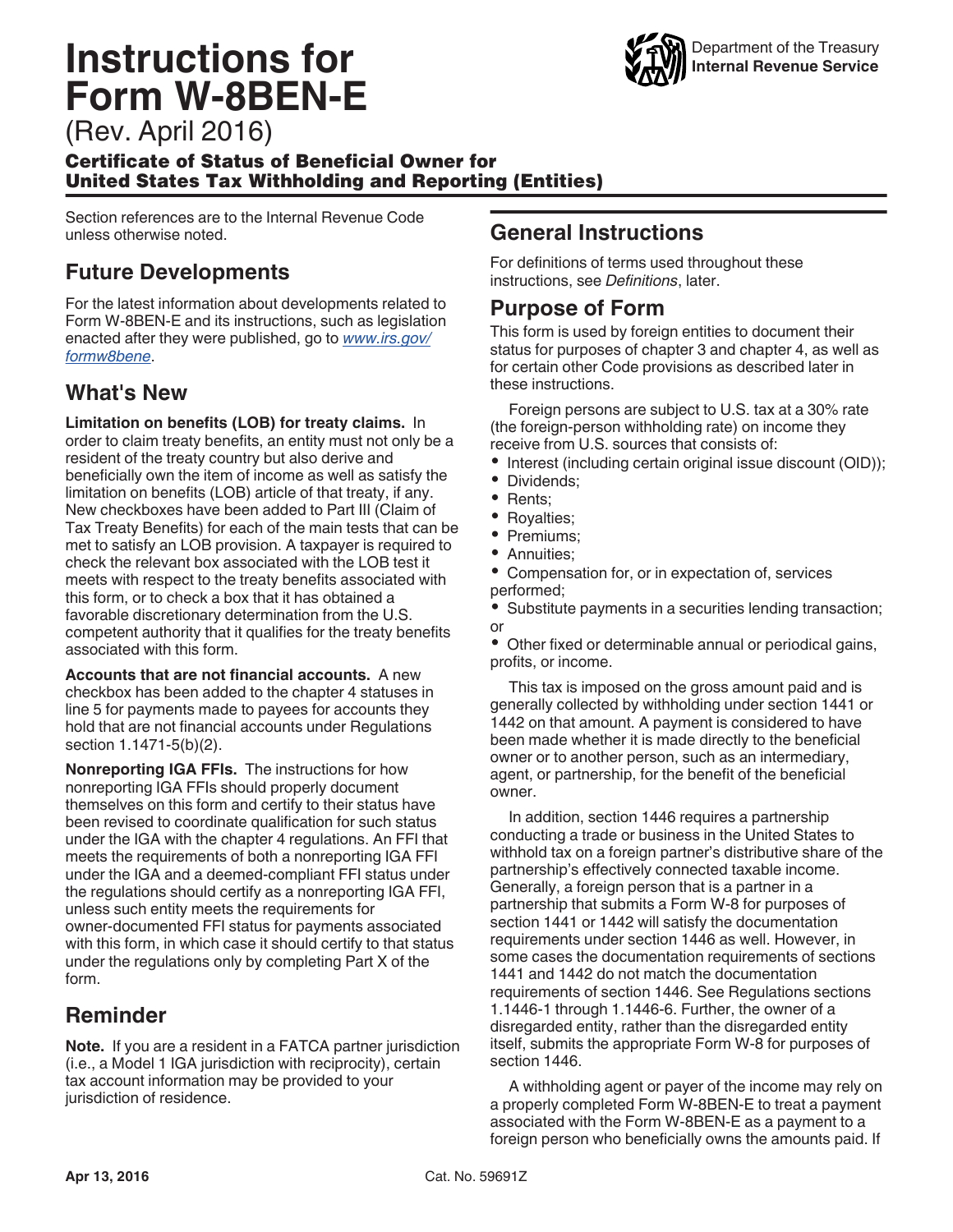applicable, the withholding agent may rely on the Form W-8BEN-E to apply a reduced rate of, or exemption from, withholding. If you receive certain types of income, you must provide Form W-8BEN-E to:

Claim that you are the beneficial owner of the income for which Form W-8BEN-E is being provided or a partner in a partnership subject to section 1446; and

• If applicable, claim a reduced rate of, or exemption from, withholding as a resident of a foreign country with which the United States has an income tax treaty that is eligible for treaty benefits.

You may also use Form W-8BEN-E to identify income from a notional principal contract that is not effectively connected with the conduct of a trade or business in the United States to establish the exception to reporting such income on Form 1042-S. See Regulations section 1.1461-1(c)(2)(ii)(F).

Form W-8BEN-E may also be used to claim exemption from withholding for portfolio interest pursuant to section 881(c). The portfolio interest exemption does not apply to payments of interest for which the recipient is a 10 percent shareholder of the payer or to payments of interest received by a controlled foreign corporation from a related person. See sections 881(c)(3) and 881(c)(5). A future version of this form may require that persons receiving interest payments to which this form relates identify any obligation with respect to which they have one of these prohibited relationships.

You may also be required to submit Form W-8BEN-E to claim an exception from domestic information reporting on Form 1099 and backup withholding (at the backup withholding rate under section 3406) for certain types of income. Such income includes:

- Broker proceeds.
- Short-term (183 days or less) original issue discount (short-term OID).
- Bank deposit interest.
- Foreign source interest, dividends, rents, or royalties.

Provide Form W-8BEN-E to the withholding agent or payer before income is paid or credited to you. Failure to provide a Form W-8BEN-E when requested may lead to withholding at a 30% rate (foreign-person withholding rate) or the backup withholding rate in certain cases when you receive a payment to which backup withholding applies.

In addition to the requirements of chapter 3, chapter 4 requires withholding agents to identify the chapter 4 status of entities that are payees receiving withholdable payments (see the instructions for Part I, line 5, of this form, later). A withholding agent may request this Form W-8BEN-E to establish your chapter 4 status and avoid withholding at a 30% rate (the chapter 4 rate) on such payments. Withholding on withholdable payments under chapter 4 generally began on July 1, 2014.

Chapter 4 also requires participating FFIs and certain registered deemed-compliant FFIs to document their entity account holders in order to determine their chapter 4 status regardless of whether withholding applies to any payments made to the entities. If you are an entity maintaining an account with an FFI, the FFI may request

that you provide this Form W-8BEN-E in order to document your chapter 4 status.

**Additional information.** For additional information and instructions for the withholding agent, see the Instructions for the Requester of Forms W-8BEN, W-8BEN-E, W-8ECI, W-8EXP, and W-8IMY.

#### **Who Must Provide Form W-8BEN-E**

You must give Form W-8BEN-E to the withholding agent or payer if you are a foreign entity receiving a withholdable payment from a withholding agent, receiving a payment subject to chapter 3 withholding, or if you are such an entity maintaining an account with an FFI requesting this form.

#### **Do not use Form W-8BEN-E if you are described below.**

You are U.S. person (including U.S. citizens, resident aliens, and entities treated as U.S. persons, such as a corporation organized under the law of a state). Instead, use Form W-9, Request for Taxpayer Identification Number and Certification.

You are a foreign insurance company that has made an election under section 953(d) to be treated as a U.S. person. Instead, provide a withholding agent with Form W-9 to certify to your U.S. status even if you are considered an FFI for purposes of chapter 4.

You are a nonresident alien individual. Instead, use Form W-8BEN, Certificate of Foreign Status of Beneficial Owner for United States Tax Withholding and Reporting (Individuals), or Form 8233, Exemption From Withholding on Compensation for Independent (and Certain Dependent) Personal Services of a Nonresident Alien Individual, as applicable.

You are a disregarded entity, branch, or flow-through entity for U.S. tax purposes. However, you may use this form if you are a disregarded entity or flow-through entity using this form only either solely to document your chapter 4 status (because you hold an account with an FFI requesting this form) or, if you are a disregarded entity or a partnership, to claim treaty benefits because you are a hybrid entity liable to tax as a resident for treaty purposes. See *Special Instructions for Hybrid Entities*, later. A flow-through entity may also use this form solely for purposes of documenting itself as a participating payee for purposes of section 6050W. If you are a disregarded entity with a single owner or branch of an FFI, the single owner, if such owner is a foreign person, should provide Form W-8BEN or Form W-8BEN-E (as appropriate). Note, however, that the single entity owner may be required to identify the branch (including a disregarded entity) in Part II of the owner's Form W-8BEN-E and, in some cases, provide the legal name of the disregarded entity in Part I, line 3 (see the specific instructions for line 3, later). If the single owner is a U.S. person, a Form W-9 should be provided. If you are a partnership, you should provide a Form W-8IMY.

You are acting as an intermediary (that is, acting not for your own account, but for the account of others as an agent, nominee, or custodian), a qualified intermediary (including a qualified intermediary acting as a qualified derivatives dealer), or a qualified securities lender (QSL) with regard to a payment of U.S. source substitute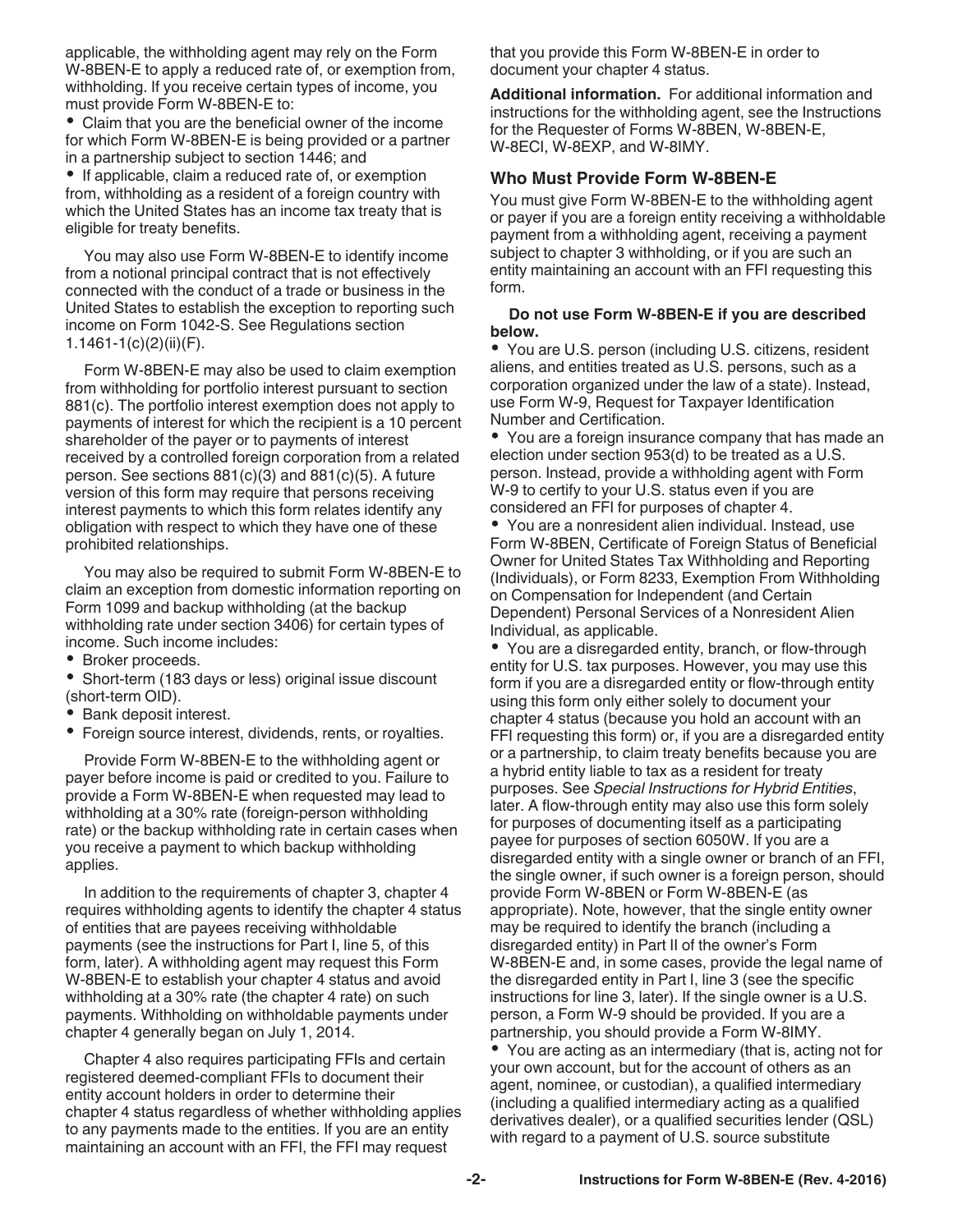dividends. Instead, provide Form W-8IMY, Certificate of Foreign Intermediary, Foreign Flow-Through Entity, or Certain U.S. Branches for United States Tax Withholding and Reporting.

You are receiving income that is effectively connected with the conduct of a trade or business in the United States, unless it is allocable to you through a partnership. Instead, provide Form W-8ECI, Certificate of Foreign Person's Claim That Income Is Effectively Connected With the Conduct of a Trade or Business in the United States. If any of the income for which you have provided a Form W-8BEN-E becomes effectively connected, this is a change in circumstances and the Form W-8BEN-E is no longer valid. You must provide Form W-8ECI. See *Change in circumstances*, later.

You are filing for a foreign government, international organization, foreign central bank of issue, foreign tax-exempt organization, foreign private foundation, or government of a U.S. possession claiming the applicability of section 115(2), 501(c), 892, 895, or 1443(b). Instead, provide Form W-8EXP, Certificate of Foreign Government or Other Foreign Organization for United States Tax Withholding and Reporting, to certify as to your exemption and identify your applicable chapter 4 status. However, provide Form W-8BEN-E if you are claiming treaty benefits, providing this form only to claim you are a foreign person exempt from backup withholding, or providing this form solely to document your chapter 4 status. For example, a foreign tax-exempt organization under section 501(c) receiving royalty income that is not exempt because it is taxable as unrelated business income but is eligible for a reduced rate of withholding under a royalty article of a tax treaty should provide Form W-8BEN-E. You should use Form W-8ECI if you are receiving effectively connected income (for example, income from commercial activities that is not exempt under an applicable section of the Code).

You are a foreign reverse hybrid entity transmitting documentation provided by your interest holders to claim treaty benefits on their behalf. Instead, provide Form W-8IMY. A foreign reverse hybrid entity also may not use this form to attempt to claim treaty benefits on its own behalf. See *Foreign Reverse Hybrid Entities*, later.

You are a withholding foreign partnership or a withholding foreign trust within the meaning of sections 1441 and 1442 and the accompanying regulations. A withholding foreign partnership or a withholding foreign trust is a foreign partnership or trust that has entered into a withholding agreement with the IRS under which it agrees to assume primary withholding responsibility for each partner's, beneficiary's, or owner's distributive share of income subject to withholding under chapters 3 and 4 that is paid to the partnership or trust. Instead, provide Form W-8IMY.

You are a foreign partnership or foreign grantor trust providing documentation for purposes of section 1446. Instead, provide Form W-8IMY and accompanying documentation. See Regulations sections 1.1446-1 through 1.1446-6.

You are a foreign branch of a U.S. financial institution that is an FFI (other than a qualified intermediary branch) under an applicable Model 1 IGA. For purposes of

identifying yourself to withholding agents, you may submit Form W-9 to certify to your U.S. status.

**Giving Form W-8BEN-E to the withholding agent.** Do not send Form W-8BEN-E to the IRS. Instead, give it to the person who is requesting it from you. Generally, this will be the person from whom you receive the payment, who credits your account, or a partnership that allocates income to you. An FFI may also request this form from you to document the status of your account.

**When to provide Form W-8BEN-E to the withholding agent.** Give Form W-8BEN-E to the person requesting it before the payment is made to you, credited to your account, or allocated. If you do not provide this form, the withholding agent may have to withhold at the 30% rate (as applicable under chapters 3 or 4), backup withholding rate, or the rate applicable under section 1446. If you receive more than one type of income from a single withholding agent for which you claim different benefits, the withholding agent may, at its option, require you to submit a Form W-8BEN-E for each different type of income. Generally, a separate Form W-8BEN-E must be given to each withholding agent.

*Note.* If you own the income with one or more other persons, the income will be treated by the withholding agent as owned by a foreign person that is a beneficial owner of a payment only if Form W-8BEN or W-8BEN-E (or other applicable document) is provided by each of the owners. An account will be treated as a U.S. account for chapter 4 purposes by an FFI requesting this form if any of the account holders is a specified U.S. person or a U.S.-owned foreign entity (unless the account is otherwise excepted from U.S. account status for chapter 4 purposes).

**Change in circumstances.** If a change in circumstances makes any information on the Form W-8BEN-E you have submitted incorrect for purposes of either chapter 3 or chapter 4, you must notify the withholding agent or financial institution maintaining your account within 30 days of the change in circumstances by providing the documentation required in Regulations section 1.1471-3(c)(6)(ii)(E)(2). See Regulations sections 1.1441-1(e)(4)(ii)(D) for the definition of a change in circumstances for purposes of chapter 3. See Regulations section 1.1471-3(c)(6)(ii)(E) for the definition of a change in circumstances for purposes of chapter 4.

*With respect to an FFI claiming a chapter 4 status under an applicable IGA, a change in*  **CAUTION** under an applicable IGA, a change in<br>
courrer circumstances includes when the jurisdiction *where the FFI is organized or resident (or the jurisdiction identified in Part II of the form) was included on the list of jurisdictions treated as having an intergovernmental agreement in effect and is removed from that list or when the FATCA status of the jurisdiction changes (e.g., from Model 2 to Model 1). The list of agreements is maintained at [www.treasury.gov/resource-center/tax-policy/treaties/](http://www.treasury.gov/resource-center/tax-policy/treaties/Pages/FATCA-Archive.aspx) [Pages/FATCA-Archive.aspx.](http://www.treasury.gov/resource-center/tax-policy/treaties/Pages/FATCA-Archive.aspx)*

**Expiration of Form W-8BEN-E.** Generally, a Form W-8BEN-E will remain valid for purposes of both chapters 3 and 4 for a period starting on the date the form is signed and ending on the last day of the third succeeding calendar year, unless a change in circumstances makes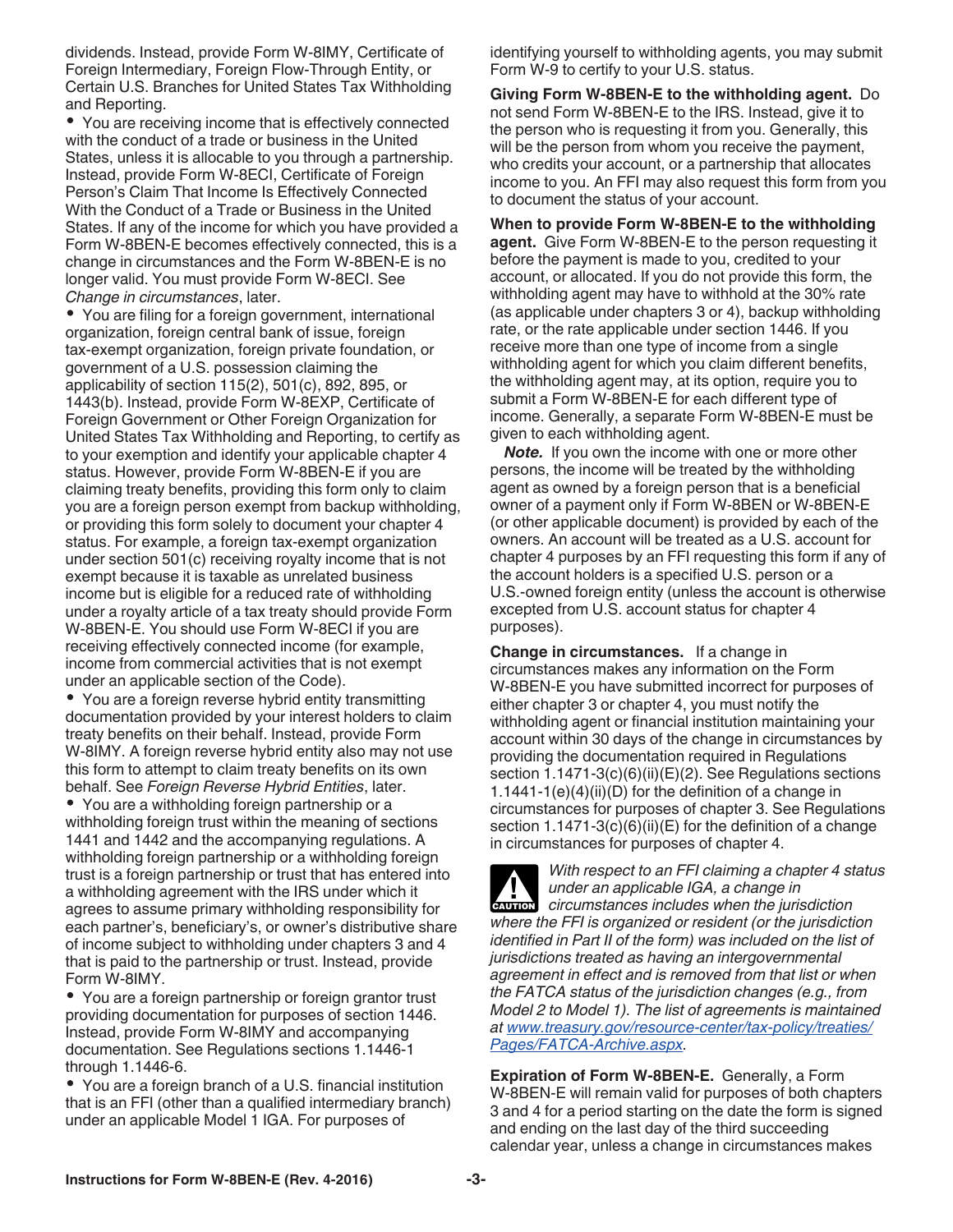any information on the form incorrect. For example, a Form W-8BEN signed on September 30, 2014 remains valid through December 31, 2017.

However, under certain conditions a Form W-8BEN-E will remain in effect indefinitely until a change of circumstances occurs. To determine the period of validity for Form W-8BEN-E for purposes of chapter 4, see Regulations section 1.1471-3(c)(6)(ii). To determine the period of validity for Form W-8BEN-E for purposes of chapter 3, see Regulations section 1.1441-1(e)(4)(ii).

#### **Definitions**

**Account holder.** An account holder is generally the person listed or identified as the holder or owner of a financial account. For example, if a partnership is listed as the holder or owner of a financial account, then the partnership is the account holder, rather than the partners of the partnership. However, an account that is held by a disregarded entity (other than a disregarded entity treated as an FFI for chapter 4 purposes) is treated as held by the person owning the entity.

**Amounts subject to withholding under chapter 3.**  Generally, an amount subject to chapter 3 withholding is an amount from sources within the United States that is fixed or determinable annual or periodical (FDAP) income. FDAP income is all income included in gross income, including interest (as well as OID), dividends, rents, royalties, and compensation. Amounts subject to chapter 3 withholding do not include amounts that are not FDAP, such as most gains from the sale of property (including market discount and option premiums), as well as other specific items of income described in Regulations section 1.1441-2 (such as interest on bank deposits and short-term OID).

For purposes of section 1446, the amount subject to withholding is the foreign partner's share of the partnership's effectively connected taxable income.

**Beneficial owner.** For payments other than those for which a reduced rate of, or exemption from, withholding is claimed under an income tax treaty, the beneficial owner of income is generally the person who is required under U.S. tax principles to include the payment in gross income on a tax return. A person is not a beneficial owner of income, however, to the extent that person is receiving the income as a nominee, agent, or custodian, or to the extent the person is a conduit whose participation in a transaction is disregarded. In the case of amounts paid that do not constitute income, beneficial ownership is determined as if the payment were income.

Foreign partnerships, foreign simple trusts, and foreign grantor trusts are not the beneficial owners of income paid to the partnership or trust. The beneficial owners of income paid to a foreign partnership are generally the partners in the partnership, provided that the partner is not itself a partnership, foreign simple or grantor trust, nominee or other agent. The beneficial owners of income paid to a foreign simple trust (that is, a foreign trust that is described in section 651(a)) are generally the beneficiaries of the trust, if the beneficiary is not a foreign partnership, foreign simple or grantor trust, nominee, or other agent. The beneficial owners of income paid to a

foreign grantor trust (that is, a foreign trust to the extent that all or a portion of the income of the trust is treated as owned by the grantor or another person under sections 671 through 679) are the persons treated as the owners of the trust. The beneficial owners of income paid to a foreign complex trust (that is, a foreign trust that is not a foreign simple trust or foreign grantor trust) is the trust itself.

For purposes of section 1446, the same beneficial owner rules apply, except that under section 1446 a foreign simple trust rather than the beneficiary provides the form to the partnership.

The beneficial owner of income paid to a foreign estate is the estate itself.

*Note.* A payment to a U.S. partnership, U.S. trust, or U.S. estate is treated as a payment to a U.S. payee that is not subject to 30% withholding for purposes of chapter 3 and chapter 4. A U.S. partnership, trust, or estate should provide the withholding agent with a Form W-9. For purposes of section 1446, a U.S. grantor trust or disregarded entity shall not provide the withholding agent a Form W-9 in its own right. Rather, the grantor or other owner shall provide the withholding agent the appropriate form.

**Chapter 3.** Chapter 3 means chapter 3 of the Internal Revenue Code (Withholding of Tax on Nonresident Aliens and Foreign Corporations). Chapter 3 contains sections 1441 through 1464.

**Chapter 4.** Chapter 4 means chapter 4 of the Internal Revenue Code (Taxes to Enforce Reporting on Certain Foreign Accounts). Chapter 4 contains sections 1471 through 1474.

**Chapter 4 status.** The term chapter 4 status means a person's status as a U.S. person, specified U.S. person, foreign individual, participating FFI, deemed-compliant FFI, restricted distributor, exempt beneficial owner, nonparticipating FFI, territory financial institution, excepted NFFE, or passive NFFE. See Regulations section 1.1471-1(b) for the definitions of these terms.

**Deemed-compliant FFI.** Under section 1471(b)(2), certain FFIs are deemed to comply with the regulations under chapter 4 without the need to enter into an FFI agreement with the IRS. However, certain deemed-compliant FFIs are required to register with the IRS and obtain a GIIN. These FFIs are referred to as *registered deemed-compliant FFIs*. See Regulations section 1.1471-5(f)(1).

**Disregarded entity.** A business entity that has a single owner and is not a corporation under Regulations section 301.7701-2(b) is disregarded as an entity separate from its owner. Generally, a disregarded entity does not submit this Form W-8BEN-E to a withholding agent or FFI. Instead, the owner of such entity provides the appropriate documentation (for example, a Form W-8BEN-E if the owner is a foreign entity). See Regulations section 1.1446-1 and section 1.1471-3(a)(3)(v), respectively. However, if a disregarded entity receiving a withholdable payment is an FFI outside the single owner's country of organization or has its own GIIN, its foreign owner will be required to complete Part II of Form W-8BEN-E to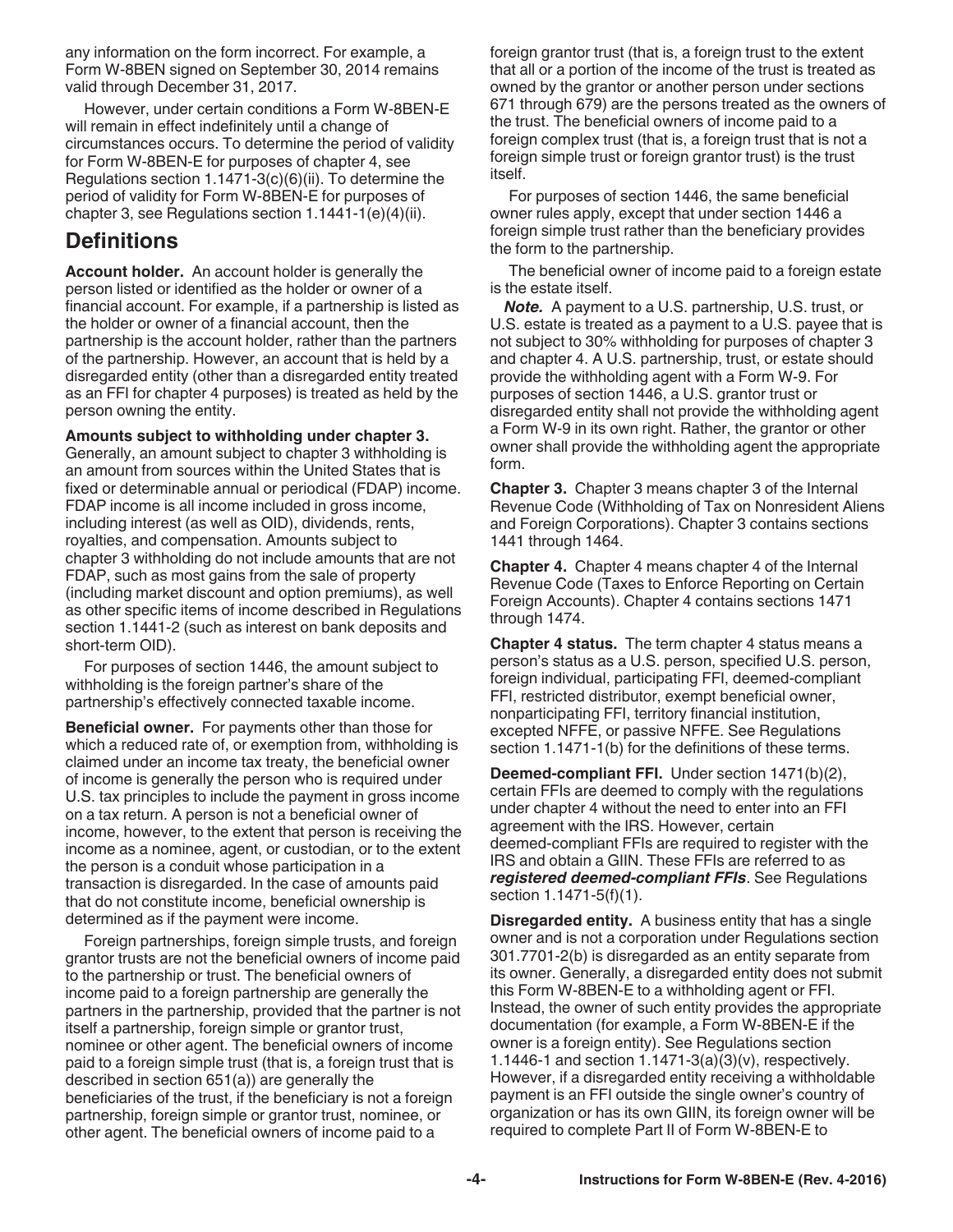document the chapter 4 status of the disregarded entity receiving the payment.

Certain entities that are disregarded for U.S. tax purposes may be treated as a treaty resident for purposes of claiming treaty benefits under an applicable tax treaty (see the definition of hybrid entity, later) or may be recognized as an FFI under an applicable IGA (see instructions for line 3, later, for when this applies). A hybrid entity claiming treaty benefits on its own behalf is required to complete this Form W-8BEN-E. See *Hybrid Entities* under *Special Instructions*, later.

A disregarded entity with a U.S. owner or a disregarded entity with a foreign owner that is not otherwise able to fill out Part II (i.e., because it is in the same country as its single owner and does not have a GIIN) may provide this form to an FFI solely for purposes of documenting itself for chapter 4 purposes. In such a case, the disregarded entity should complete Part I as if it were a beneficial owner and should not complete line 3.

**Financial account.** A financial account includes:

- A depository account maintained by an FFI;
- $\bullet$ A custodial account maintained by an FFI;

Equity or debt interests (other than interests regularly traded on an established securities market) in investment entities and certain holding companies, treasury centers, or financial institutions as defined in Regulations section 1.1471-5(e);

- Certain cash value insurance contracts; and
- Annuity contracts.

For purposes of chapter 4, exceptions are provided for accounts such as certain tax-favored savings accounts, term life insurance contracts, accounts held by estates, escrow accounts, and certain annuity contracts. These exceptions are subject to certain conditions. See Regulations section 1.1471-5(b)(2). Accounts may also be excluded from the definition of financial account under an applicable IGA.

**Financial institution.** A financial institution generally means an entity that is a depository institution, custodial institution, investment entity, or an insurance company (or holding company of an insurance company) that issues cash value insurance or annuity contracts. See Regulations section 1.1471-5(e).

**Foreign financial institution (FFI).** A foreign financial institution (FFI) generally means a foreign entity that is a financial institution.

**Fiscally transparent entity.** An entity is treated as fiscally transparent with respect to an item of income for which treaty benefits are claimed to the extent that the interest holders in the entity must, on a current basis, take into account separately their shares of an item of income paid to the entity, whether or not distributed, and must determine the character of the items of income as if they were realized directly from the sources from which realized by the entity. For example, partnerships, common trust funds, and simple trusts or grantor trusts are generally considered to be fiscally transparent with respect to items of income received by them.

**Flow-through entity.** A flow-through entity is a foreign partnership (other than a withholding foreign partnership), a foreign simple or foreign grantor trust (other than a withholding foreign trust), or, for payments for which a reduced rate of, or exemption from, withholding is claimed under an income tax treaty, any entity to the extent the entity is considered to be fiscally transparent (see above) with respect to the payment by an interest holder's jurisdiction.

For purposes of section 1446, a foreign partnership or foreign grantor trust must submit Form W-8IMY to establish the partnership or grantor trust as a look-through entity. The Form W-8IMY may be accompanied by this form or another version of Form W-8 or Form W-9 to establish the foreign or domestic status of a partner or grantor or other owner. See Regulations section 1.1446-1.

**Foreign person.** A foreign person includes a foreign corporation, a foreign partnership, a foreign trust, a foreign estate, and any other person that is not a U.S. person. It also includes a foreign branch or office of a U.S. financial institution or U.S. clearing organization if the foreign branch is a qualified intermediary (QI). Generally, a payment to a U.S. branch of a foreign person is a payment to a foreign person.

**GIIN.** The term GIIN means a global intermediary identification number. A GIIN is the identification number assigned to an entity that has registered with the IRS for chapter 4 purposes.

**Hybrid entity.** A hybrid entity is any person (other than an individual) that is treated as fiscally transparent (rather than as a beneficial owner) for purposes of declaring status under the Code but is not treated as fiscally transparent by a country with which the United States has an income tax treaty. Hybrid entity status is relevant for claiming treaty benefits. A hybrid entity, is, however, required to provide its chapter 4 status if it is receiving a withholdable payment.

**Intergovernmental agreement (IGA).** An intergovernmental agreement (IGA) means a Model 1 IGA or a Model 2 IGA. For a list of jurisdictions treated as having in effect a Model 1 or Model 2 IGA, see *[www.treasury.gov/resource-center/tax-policy/treaties/](http://www.treasury.gov/resource-center/tax-policy/treaties/Pages/FATCA-Archive.aspx) [Pages/FATCA-Archive.aspx](http://www.treasury.gov/resource-center/tax-policy/treaties/Pages/FATCA-Archive.aspx)*.

A *Model 1 IGA* means an agreement between the U.S. or the Treasury Department and a foreign government or one or more agencies to implement FATCA through reporting by FFIs to such foreign government or agency thereof, followed by automatic exchange of the reported information with the IRS. An FFI in a Model 1 IGA jurisdiction that performs account reporting to the jurisdiction's government is referred to as a *reporting Model 1 FFI*.

A *Model 2 IGA* means an agreement or arrangement between the U.S. or the Treasury Department and a foreign government or one or more agencies to implement FATCA through reporting by FFIs directly to the IRS in accordance with the requirements of an FFI agreement, supplemented by the exchange of information between such foreign government or agency thereof and the IRS. An FFI in a Model 2 IGA jurisdiction that has entered into an FFI agreement is a participating FFI, but may be referred to as a *reporting Model 2 FFI*. The term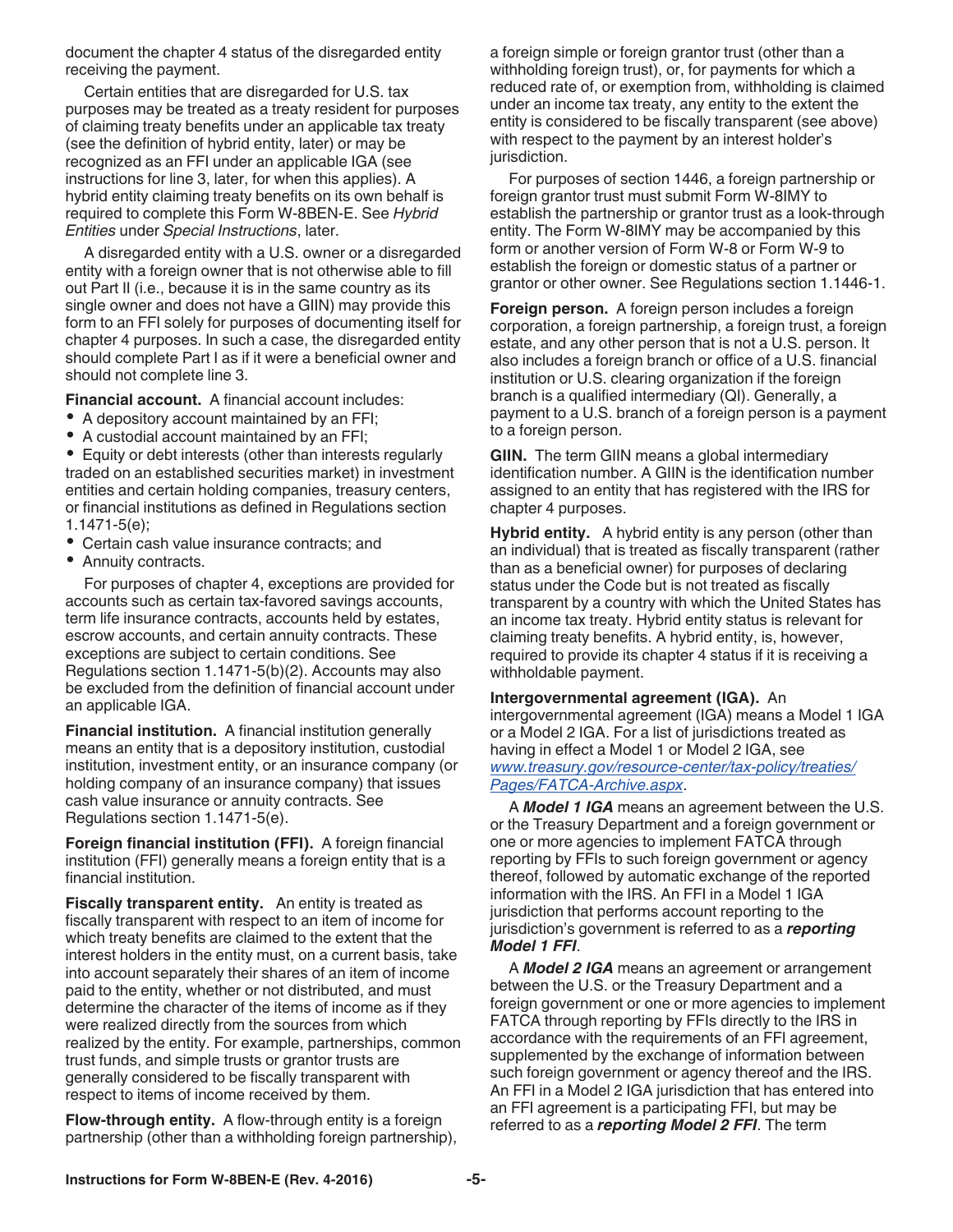reporting IGA FFI refers to both reporting Model 1 FFIs and reporting Model 2 FFIs.

**Limited branch.** A limited branch means a branch of a participating FFI that is described in Regulations section 1.1471-4(e)(2).

**Nonparticipating FFI.** A nonparticipating FFI means an FFI that is not a participating FFI, deemed-compliant FFI, or exempt beneficial owner.

**Participating FFI.** A participating FFI is an FFI (including a reporting Model 2 FFI covered by an FFI agreement) that has agreed to comply with the terms of an FFI agreement. The term participating FFI also includes a QI branch of a U.S. financial institution, unless such branch is a reporting Model 1 FFI.

**Participating payee.** A participating payee means any person that accepts a payment card as payment or accepts payment from a third party settlement organization in settlement of a third party network transaction for purposes of section 6050W.

**Payee.** A payee is generally a person to whom a payment is made, regardless of whether such person is the beneficial owner. For a payment made to a financial account, the payee is generally the holder of the financial account. However, under certain circumstances a person who receives a payment will not be considered the payee. For purposes of chapter 3, see Regulations section 1.1441-1(b)(2). For purposes of chapter 4, see Regulations section 1.1471-3(a)(3).

**Payment settlement entity (PSE).** A payment settlement entity is a merchant acquiring entity or third party settlement organization. Under section 6050W, a PSE is generally required to report payments made in settlement of payment card transactions or third party network transactions. However, a PSE is not required to report payments made to a beneficial owner that is documented as foreign with an applicable W-8.

**Qualified intermediary (QI).** A qualified intermediary (QI) (as described in Regulations section 1.1441-1(e)(5) (ii)) is a person that is a party to an agreement with the IRS that is described in Regulations section 1.1441-1(e) (5)(iii). A *qualified derivatives dealer* is a QI that has agreed to certain reporting and withholding requirements pursuant to Regulations section 1.1441-1(e)(6).

**Recalcitrant account holder.** A recalcitrant account holder for purposes of chapter 4 includes an entity (other than an entity required to be treated as a nonparticipating FFI by the withholding agent) that fails to comply with a request by an FFI maintaining the account for documentation and information for determining whether the account is a U.S. account (as defined in Regulations section 1.1471-5(a)). See Regulations section 1.1471-5(g).

**Reverse hybrid entity.** A reverse hybrid entity is any person (other than an individual) that is not fiscally transparent under U.S. tax law principles but that is fiscally transparent under the laws of a jurisdiction with which the United States has an income tax treaty. See Form W-8IMY and accompanying instructions for

information on a reverse hybrid entity making a claim of treaty benefits on behalf of its owners.

**Specified U.S. person.** A specified U.S. person is any U.S. person other than a person identified in Regulations section 1.1473-1(c).

**Substantial U.S. owner.** A substantial U.S. owner (as defined in Regulations section 1.1473-1(b)) means any specified U.S. person that:

• Owns, directly or indirectly, more than 10 percent (by vote or value) of the stock of any foreign corporation;

Owns, directly or indirectly, more than 10 percent of the profits or capital interests in a foreign partnership;

Is treated as an owner of any portion of a foreign trust under sections 671 through 679; or

• Holds, directly or indirectly, more than a 10 percent beneficial interest in a trust.

An investment entity organized in a territory that is not also a depository institution, custodial institution, or specified insurance company is not treated as a financial institution. Instead, it is a territory NFFE. If such an entity cannot qualify as an excepted NFFE as described in Regulations section 1.1472-1(c)(1) (including an excepted territory NFFE), it must disclose its substantial U.S. owners using this definition (applying the 10 percent threshold) under Regulations section 1.1473-1(b)(1).

**U.S. person.** A U.S. person is defined in section 7701(a) (30) and includes domestic partnerships, corporations, and trusts.

*Certain foreign insurance companies issuing annuities or cash value insurance contracts that elect to be treated as a U.S. person for federal tax purposes but are not licensed to do business in the United States are treated as FFIs for purposes of chapter 4. For purposes of providing a withholding agent with documentation for both chapter 3 and chapter 4 purposes, however, such an insurance company is permitted to use Form W-9 to certify its status as a U.S. person. Likewise, a foreign branch of a U.S. financial institution (other than a branch that operates as a qualified intermediary) that is treated as an FFI under an applicable IGA is permitted to use Form W-9 to certify its status as a U.S. person for chapter 3 and chapter 4 purposes.* **CAUTION !**

**Withholdable payment.** Withholding under chapter 4 may apply to payments of U.S. source FDAP income that are withholdable payments as defined in Regulations section 1.1473-1(a) to which an exception does not apply under chapter 4. The exceptions from withholding provided for under chapter 3 are not applicable when determining whether withholding applies under chapter 4. For exceptions applicable to the definition of a withholdable payment, see Regulations section 1.1473-1(a)(4) (exempting, for example, certain nonfinancial payments).

**Withholding agent.** Any person, U.S. or foreign, that has control, receipt, custody, disposal, or payment of U.S. source FDAP income subject to chapter 3 or 4 withholding is a withholding agent. The withholding agent may be an individual, corporation, partnership, trust, association, or any other entity, including (but not limited to) any foreign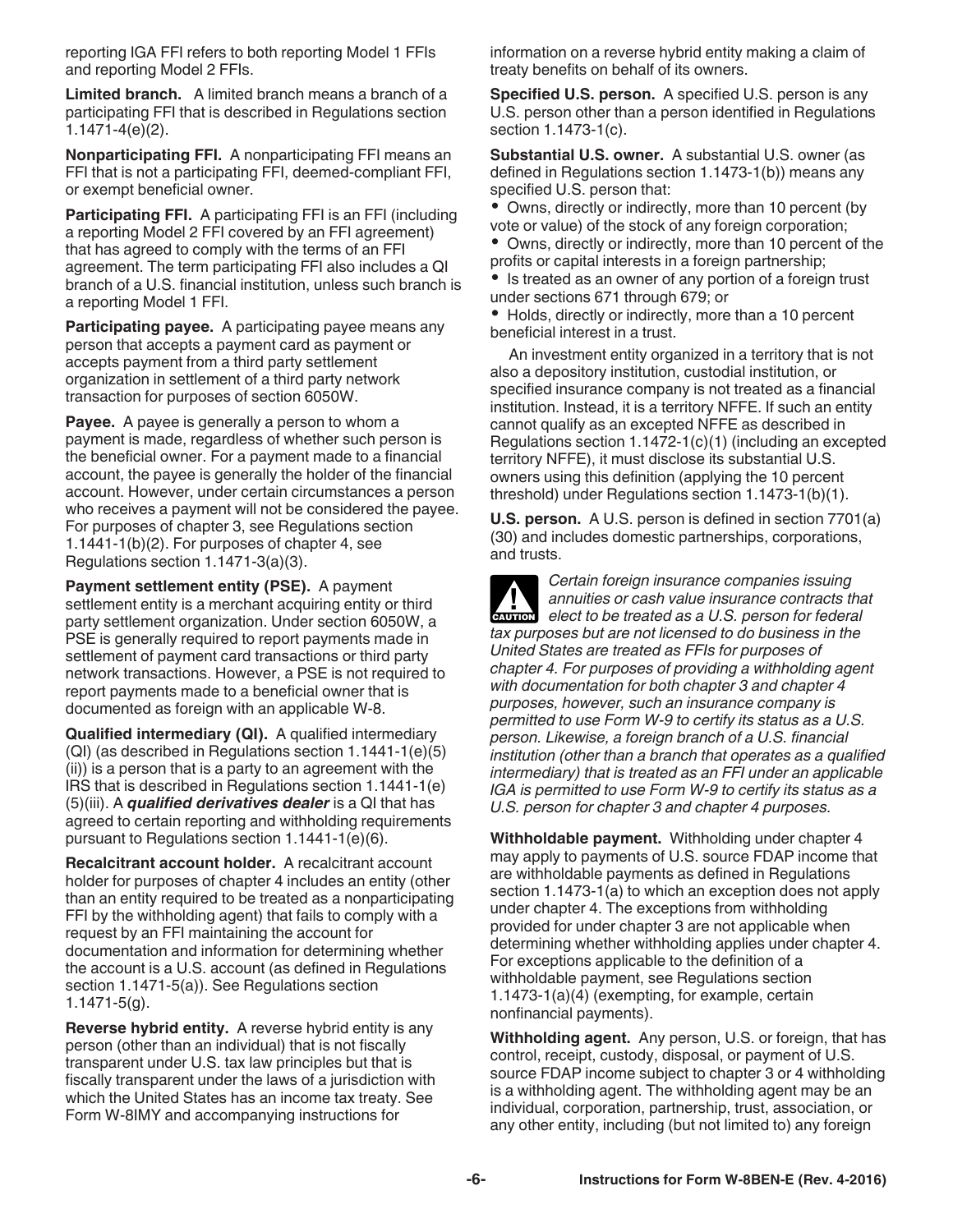intermediary, foreign partnership, and U.S. branches of certain foreign banks and insurance companies.

For purposes of section 1446, the withholding agent is the partnership conducting the trade or business in the United States. For a publicly traded partnership, the withholding agent may be the partnership, a nominee holding an interest on behalf of a foreign person, or both. See Regulations sections 1.1446-1 through 1.1446-6.

#### **Specific Instructions**

*A hybrid entity should give Form W-8BEN-E on its own behalf to a withholding agent only for income for which it is claiming a reduced rate of withholding under an income tax treaty or to document its chapter 4 status for purposes of maintaining an account with an FFI requesting this form (when it is not receiving withholdable payments or payments subject to chapter 3 withholding). Otherwise, an entity treated as a flow-through entity should generally provide Form W-8IMY for chapter 3 or chapter 4 purposes. A reverse hybrid entity should give Form W-8BEN-E on its own behalf to a withholding agent only for income for which no treaty benefit is being claimed or to establish its status for chapter 4 purposes (when required). See the special instructions for hybrid entities and reverse hybrid entities below. However, a flow-through entity may provide this Form W-8BEN-E to document its foreign status as a participating payee receiving a payment for purposes of section 6050W.* **TIP**

#### **Part I – Identification of Beneficial Owner**

**Line 1.** Enter your name. If you are a disregarded entity or branch, do not enter the business name of the disregarded entity or branch here. Instead, enter the legal name of the entity that owns the disregarded entity (looking through multiple disregarded entities if applicable) or maintains the branch. If you are a disregarded entity that is a hybrid entity filing a treaty claim, however, see *Hybrid entities* under *Special Instructions*, later.



*If you are an account holder (see* Definitions*, earlier or, in the case of an account holder of an account maintained by an FFI covered by a Model 1 or Model 2 IGA with respect to the account, an applicable IGA) providing this form to an FFI solely for purposes of documenting yourself as an account holder and you are not receiving a withholdable payment or reportable amount (as defined in Regulations section 1.1441-1(e)(3)(vi)), you should complete Part I by substituting the references to "beneficial owner" with "account holder".*

*The holder of an account is not always the account holder for purposes of chapter 4. See*  Definitions*, earlier or, for an account maintained by an FFI covered by a Model 1 or Model 2 IGA with respect to the account, the definition of account holder in an applicable IGA to determine if you are the account holder. If you hold an account with an FFI and are unsure*  **CAUTION !**

*whether the definition of "account holder" under an IGA is applicable to your account, consult with the FFI requesting this form.*

**Line 2.** If you are a corporation, enter your country of incorporation. If you are another type of entity, enter the country under whose laws you are created, organized, or governed.

**Line 3.** If you are a disregarded entity receiving a withholdable payment, enter your name (if required). You should complete line 3 *only* if you are a disregarded entity receiving a withholdable payment or hold an account with an FFI requesting this form and you: 1) have registered with the IRS and been assigned a GIIN associated with the legal name of the disregarded entity; 2) are a reporting Model 1 FFI or reporting Model 2 FFI; and 3) are not a hybrid entity using this form to claim treaty benefits.

*If you are not required to provide the legal name of the disregarded entity, however, you may want*  of the disregarded entity, however, you may to notify the withholding agent that you are a *disregarded entity receiving a payment or maintaining an account by indicating the name of the disregarded entity on line 10. However, do not enter the name of the disregarded entity on this line 3 except in the circumstances described.*

**Line 4.** Check the one box that applies. By checking a box, you are representing that you qualify for the classification indicated. You must check the box that represents your classification (for example, corporation, partnership, trust, estate, etc.) under U.S. tax principles (not under the law of the treaty country). However, if you are providing Form W-8BEN-E to an FFI solely for purposes of documenting yourself for chapter 4 purposes as an account holder of an account maintained by an FFI (and you are not receiving a withholdable payment), you do not need to complete line 4.

If you are a partnership, disregarded entity, simple trust, or grantor trust receiving a payment for which treaty benefits are being claimed by such entity, you must check the "Partnership", "Disregarded entity", "Simple trust", or "Grantor trust" box. For such a case, you must also check the "yes" box to indicate that you are a hybrid entity making a treaty claim. See *Hybrid entities* under *Special Instructions*, later. You may only check the "no" box if (1) you are a disregarded entity, partnership, simple trust, or grantor trust and are using the form solely for purposes of documenting yourself as an account holder of an FFI and the form is not associated with a withholdable payment or a reportable amount (as defined in Regulations section  $1.1441-1(e)(3)(vi)$  or (2) you are using this form solely for purposes of documenting your status as the participating payee for purposes of section 6050W. In such cases, you are not required to complete line 4, but you may check the "no" box if you choose to complete line 4. You may also use Form W-8IMY for this purpose. However, if you are receiving withholdable payments or reportable amounts (as defined in Regulations section 1.1441-1(e)(3)(vi)), you are required to provide Form W-8IMY and a withholding statement (if applicable) or a Form W-8 or W-9, as appropriate, if you are a disregarded entity with a single owner with respect to such payments.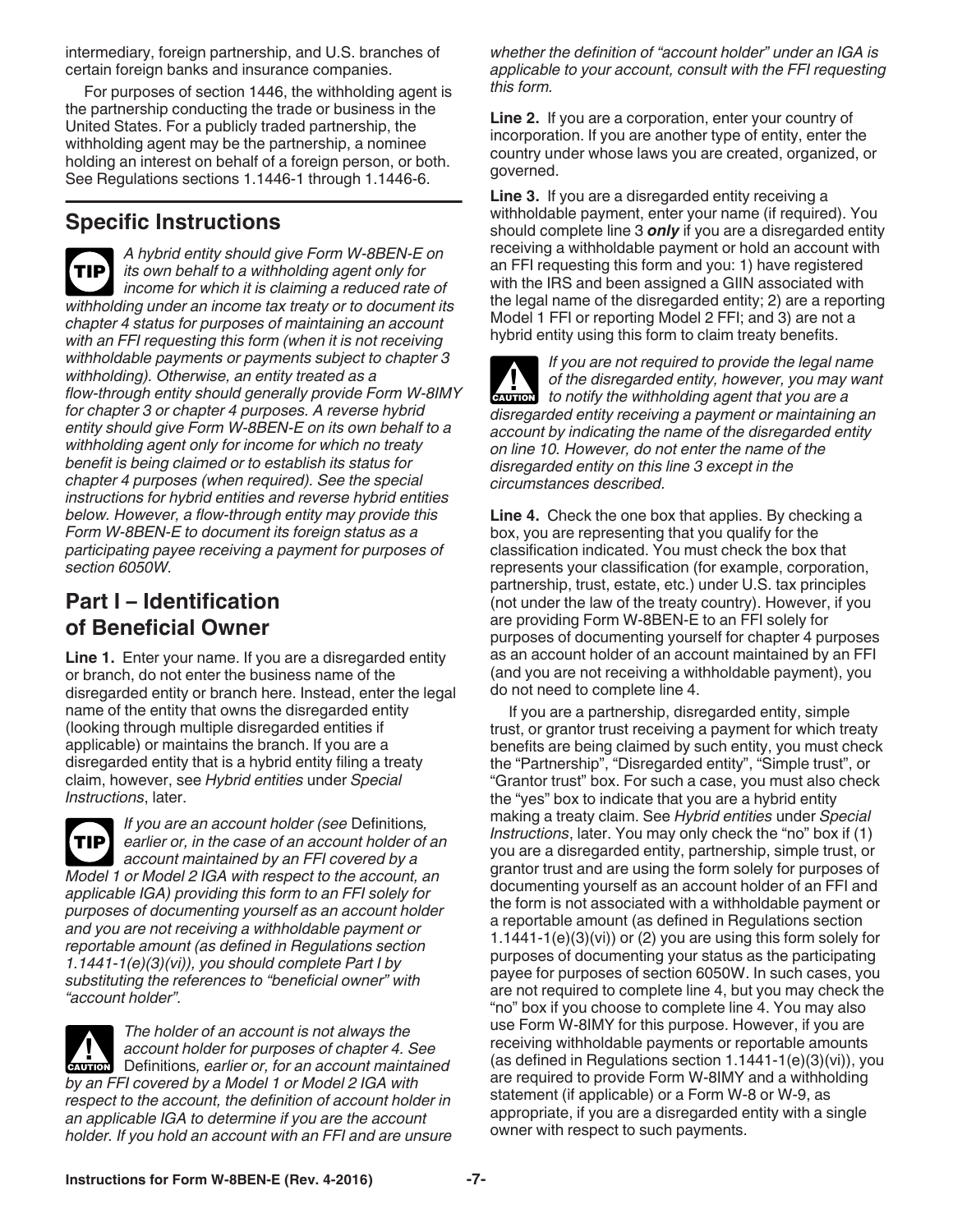*Only entities that are tax-exempt under section 501(c) should check the "Tax-exempt c***<sub>AUTION</sub>** 501(c) should check the "Tax-exempt organization" box for purposes of line 4. Such and **CAUTION** *organizations should use Form W-8BEN-E only if they are claiming a reduced rate of withholding under an income tax treaty or a Code exception other than section 501(c) or if they are using this form solely for purposes of documenting themselves as an account holder with an FFI. Use Form W-8EXP to document your exemption and chapter 4 status if you are claiming an exemption from withholding under section 501(c).*

**Line 5.** Check the one box that applies to your chapter 4 status. You are not required to provide a chapter 4 status if you are providing this form with respect to a preexisting entity account (as described in Regulations section 1.1471-1(b)(102)) prior to July 1, 2016. Additionally, you are only required to provide a chapter 4 status on this form if you are the payee of a withholdable payment or are documenting the status of an account you hold with an FFI requesting this form. By checking a box on this line, you are representing that you qualify for this classification in your country of residence.

*A withholding agent may request your chapter 4 status in advance of this deadline to allow for time*  **of allegently status in advance of this deadline to allow for time in a mecessary to apply the status in its systems. In** *addition, a withholding agent may still request a chapter 4 status notwithstanding the account holder's determination of its status as a preexisting account for chapter 4 purposes.*

*For most of the chapter 4 statuses, you are required to complete an additional part of this form certifying that you meet the conditions of the status indicated on line 5 (as defined under Regulations section 1.1471-5 or 1.1471-6). Make sure you complete the required portion of this form before signing and providing it to the withholding agent. See, however,*  Entities Providing Certifications Under an Applicable IGA *under* Special Instructions*, later.* **TIP**

#### **FFIs Covered by an IGA and Related Entities**

A reporting IGA FFI resident in, or established under the laws of, a jurisdiction covered by a Model 1 IGA should check "Reporting Model 1 FFI." A reporting FFI resident in, or established under the laws of, a jurisdiction covered by a Model 2 IGA should check "Reporting Model 2 FFI." If you are treated as a registered deemed-compliant FFI under an applicable IGA, you should check "Nonreporting IGA FFI" rather than "registered deemed-compliant FFI" and provide your GIIN. In general, if you are treated as a nonreporting IGA FFI under an applicable IGA, you should check "Nonreporting IGA FFI" even if you meet the qualifications for deemed-compliant status or are an exempt beneficial owner under the chapter 4 regulations. In such cases, you need not also check your applicable status under the regulations but should provide your GIIN on line 9, if applicable. However, an owner documented FFI that is treated as a nonreporting IGA FFI under an applicable IGA must check "Owner-documented FFI" and complete Part X. See the specific instructions for Part XII. An FFI that is related to a reporting IGA FFI and that is treated as a nonparticipating FFI in its country of

residence should check nonparticipating FFI in line 5. An FFI that is related to a reporting IGA FFI and that is a participating FFI, deemed-compliant FFI, or exempt beneficial owner under the U.S. Treasury regulations or an applicable IGA should check the appropriate box for its chapter 4 status.

If you are an FFI in a jurisdiction treated as having an IGA in effect, you should not check "Participating FFI" but rather should check "Reporting Model 1 FFI" or "Reporting Model 2 FFI" as applicable.

See *[www.treasury.gov/resource-center/tax-policy/](http://www.treasury.gov/resource-center/tax-policy/treaties/Pages/FATCA-Archive.aspx) [treaties/Pages/FATCA-Archive.aspx](http://www.treasury.gov/resource-center/tax-policy/treaties/Pages/FATCA-Archive.aspx)* for a list of jurisdictions treated as having an IGA in effect.

#### **Non-Profit Organizations Covered by an IGA**

For purposes of documenting itself as an account holder of an FFI, a non-profit entity that is established and maintained in a jurisdiction that is treated as having in effect a Model 1 IGA or Model 2 IGA, and that meets the definition of Active NFFE under Annex I of the applicable IGA, should not check a box for its status on line 5. Instead, see *Entities Providing Certifications Under an Applicable IGA* under *Special Instructions,* later.

#### **Account That is Not a Financial Account**

If you are providing this form to document an account you hold with a financial institution that is not a financial account under Regulations section 1.1471-5(b)(2), check the"Account that is not a financial account" box on line 5.

**Line 6.** Enter the permanent residence address of the entity identified in line 1. Your permanent residence address is the address in the country where the entity claims to be a resident for purposes of that country's income tax. If you are giving Form W-8BEN-E to claim a reduced rate of, or exemption from, withholding under an income tax treaty, you must determine residency in the manner required by the treaty. Do not show the address of a financial institution (unless you are a financial institution providing your own address), a post office box, or an address used solely for mailing purposes unless it is the only address used by the entity and such address appears in the entity's organizational documents (i.e., your registered address). If you do not have a tax residence in any country, the permanent residence address is where you maintain your principal office.

**Line 7.** Enter your mailing address only if it is different from the address you show on line 6.

**Line 8.** Enter your U.S. employer identification number (EIN). An EIN is a U.S. TIN for entities. If you do not have a U.S. EIN, apply for one on Form SS-4, Application for Employer Identification Number, if you are required to obtain a U.S. TIN. See Regulations section 1.1441-1(e)(4) (vii) for when you are required to provide a U.S. TIN on a Form W-8 associated with a payment subject to chapter 3 withholding.

A partner in a partnership conducting a trade or business in the United States will likely be allocated effectively connected taxable income. The partner is required to file a U.S. federal income tax return and must have a U.S. taxpayer identification number (TIN).

You must provide a U.S. TIN if you are: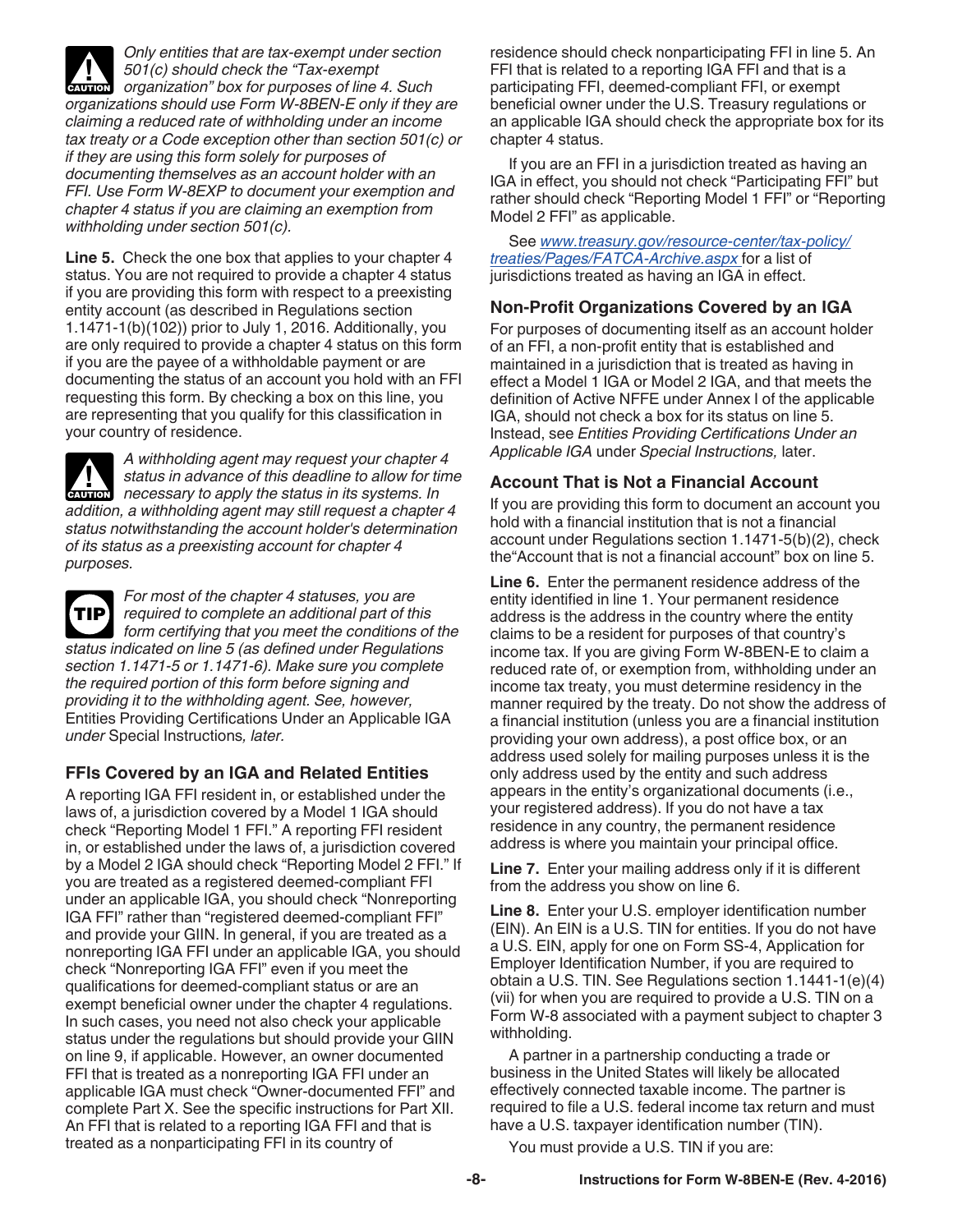• Claiming an exemption from withholding under section 871(f) for certain annuities received under qualified plans, or

Claiming benefits under an income tax treaty and have not provided a foreign TIN on line 9b.

However, a TIN is not required to be shown in order to claim treaty benefits on the following items of income: Dividends and interest from stocks and debt obligations

that are actively traded;

Dividends from any redeemable security issued by an investment company registered under the Investment Company Act of 1940 (mutual fund);

Dividends, interest, or royalties from units of beneficial interest in a unit investment trust that are (or were upon issuance) publicly offered and are registered with the SEC under the Securities Act of 1933; and

• Income related to loans of any of the above securities.

*If you need an EIN, you are encouraged to apply for one online instead of submitting a paper Form SS-4 . For more information, visit [www.irs.gov/](http://www.irs.gov/Businesses/Small-Businesses-&-Self-Employed/Employer-ID-Numbers-EINs) [Businesses/Small-Businesses-&-Self-Employed/](http://www.irs.gov/Businesses/Small-Businesses-&-Self-Employed/Employer-ID-Numbers-EINs) [Employer-ID-Numbers-EINs.](http://www.irs.gov/Businesses/Small-Businesses-&-Self-Employed/Employer-ID-Numbers-EINs)* **TIP**

**Line 9a.** If you are a participating FFI, registered deemed-compliant FFI, reporting Model 1 FFI, reporting Model 2 FFI, direct reporting NFFE, trustee of a trustee documented trust providing this form for the trust, or sponsored direct reporting NFFE, you are required to enter your GIIN (with regard to your country of residence) on line 9a. However, if your branch is receiving the payment and is required to be identified in Part II, you are not required to provide a GIIN on this line 9a unless such branch is a U.S. branch or a limited branch. Instead, provide the GIIN of your branch (if applicable) on line 13. See the instructions for Part II.

In addition, if you are a sponsored entity that has a GIIN, you must provide that GIIN on line 9a.

For payments made prior to January 1, 2017, a sponsored direct reporting NFFE or sponsored FFI that has not obtained a GIIN must provide the GIIN of its sponsoring entity.



*If you are in the process of registering with the IRS as a participating FFI, registered*  **TIP** *deemed-compliant FFI, reporting Model 1 FFI,* 

*reporting Model 2 FFI, direct reporting NFFE, or sponsored direct reporting NFFE but have not received a GIIN, you may complete this line by writing "applied for." However, the person requesting this form from you must receive and verify your GIIN within 90 days.*

If you are a sponsored entity that is a nonreporting IGA FFI, see Part XII.

**Line 9b.** If your country of residence for tax purposes has issued you a taxpayer identification number (TIN), enter it here. If you are providing this Form W-8BEN-E to document yourself with respect to a financial account that you hold at a U.S. office of a financial institution (including a U.S. branch of an FFI), you *must* provide the taxpayer identification number (TIN) issued to you by the jurisdiction in which you are a tax resident unless:

You have not been issued a TIN, or

• The jurisdiction does not issue TINs.

*Lines 9a and 9b should accommodate the GIIN or foreign TIN, as appropriate. You may need to use a smaller font when completing the form. If the GIIN or foreign TIN does not fit in the space provided, you may provide a GIIN or foreign TIN that is indicated and clearly identified somewhere else on the form, or on a separate attached sheet, as long as the GIIN or foreign TIN is clearly identified as being furnished with respect to line 9a or 9b, respectively. For example, a handwritten GIIN located just outside of line 9a with a corresponding arrow pointing to line 9a is a properly provided GIIN for this purpose.* **TIP**

**Line 10.** This line may be used by the filer of Form W-8BEN-E or by the withholding agent or FFI to whom it is provided to include any referencing information that is useful to the withholding agent to document the beneficial owner. For example, withholding agents who are required to associate the Form W-8BEN-E with a particular Form W-8IMY may want to use line 10 for a referencing number or code that will make the association clear. A beneficial owner may also want to use line 10 to include the number of the account for which he or she is providing the form. A foreign single owner of a disregarded entity may use line 10 to inform the withholding agent that the account to which a payment is made or credited is held in the name of the disregarded entity (unless the name of the disregarded entity is required to be provided on line 3).

You may also use line 10 to identify income from a notional principal contract that is not effectively connected with the conduct of a trade or business in the United States.

#### **Part II – Disregarded Entity or Branch Receiving Payment**

*Complete Part II for a disregarded entity that has its own GIIN and is receiving a withholdable payment, or for a branch (including a branch that payment, or for a branch (including a branch that is a disregarded entity that does not have a GIIN) of the FFI identified in line 1 operating in a jurisdiction other than the country of residence identified in line 2. For example, assume ABC Co., which is a participating FFI resident in Country A, operates through a branch in Country B (which is a Model 1 IGA jurisdiction) and the branch is treated as a reporting Model 1 FFI under the terms of the Country B Model 1 IGA. ABC Co. should not enter its GIIN on line 9, and the Country B branch should complete this Part II by identifying itself as a reporting Model 1 IGA FFI and providing its GIIN on line 13. Furthermore, if the Country B branch receiving the payment is a disregarded entity you may be required to provide its legal name on line 3. See the instructions for Part I, line 3.*



*If the disregarded entity receiving a withholdable payment has its own GIIN, Part II should be completed regardless of whether it is in the same country as the single owner identified in Part I.*

**Line 11.** Check the one box that applies. If you check reporting Model 1 FFI, reporting Model 2 FFI, participating FFI, or U.S. branch claiming a chapter 4 status other than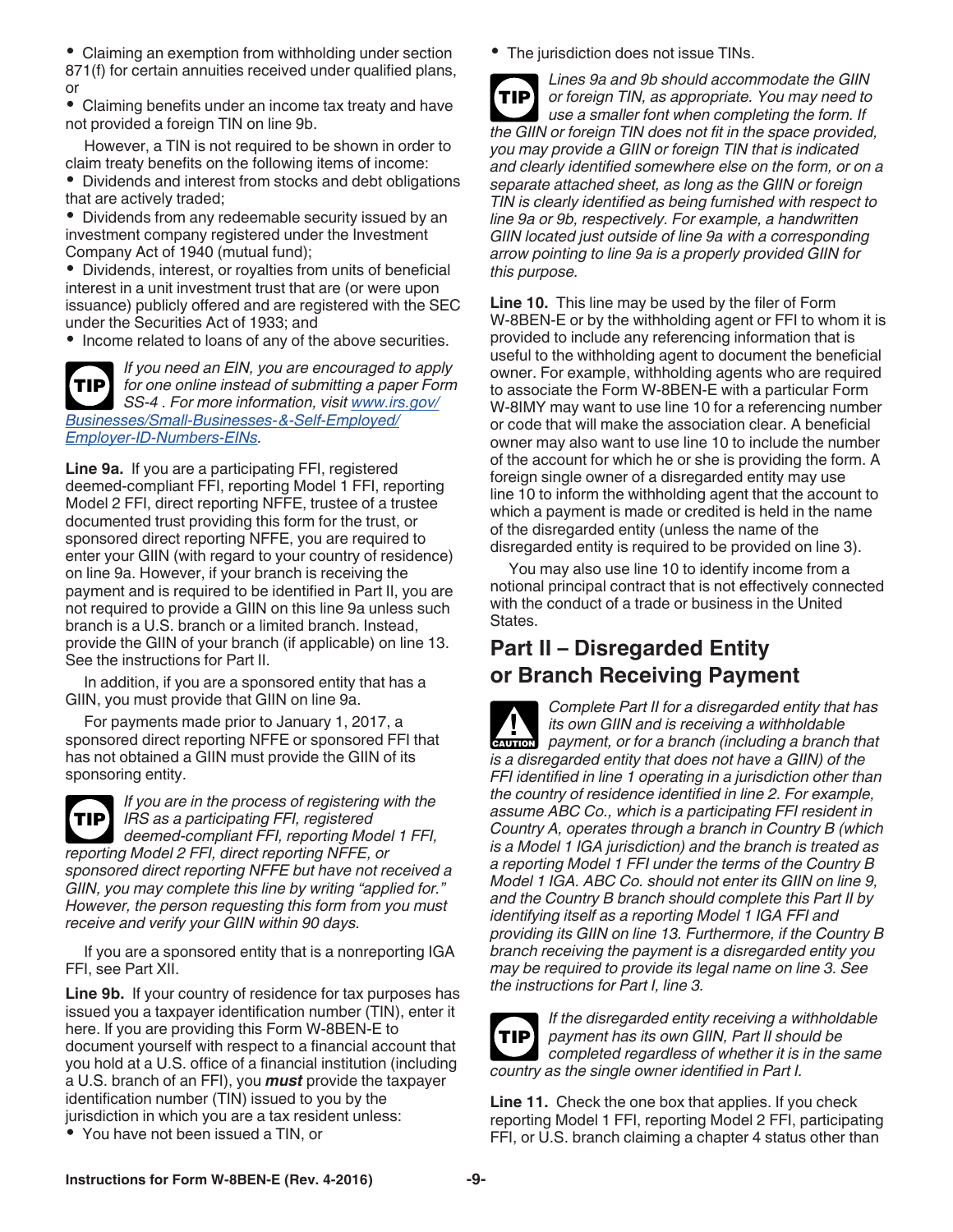that of nonparticipating FFI, you must complete line 13 (see below). If you are a limited branch or branch of a reporting IGA FFI that cannot comply with the requirements of an applicable IGA or the regulations under chapter 4, you must check "limited branch".

**Line 12.** Enter the address of the branch or disregarded entity.

**Line 13.** If you are a reporting Model 1 FFI, reporting Model 2 FFI, or participating FFI, you must enter the GIIN on line 13 of your branch that receives the payment. If you are a disregarded entity that completed Part I, line 3 of this form and are receiving payments associated with this form, enter your GIIN. Do not enter your GIIN (if any) on line 9. If you are a U.S. branch, enter a GIIN applicable to any other branch of the FFI (including in its residence country).



*If you are in the process of registering with the IRS as a participating FFI, reporting Model 1 FFI, or reporting Model 2 FFI but have not received a GIIN, you may complete this line by writing "applied for." However, the person requesting this form from you must receive and verify your GIIN within 90 days.*

### **Part III – Claim of Tax Treaty Benefits**

**Line 14a.** An entity that is claiming a reduced rate of, or exemption from, withholding under an income tax treaty must enter the country where the entity identified on line 1 is a resident for income tax treaty purposes and check the box to certify that it is a resident of that country.

**Line 14b.** An entity that is claiming a reduced rate of, or exemption from, withholding under an income tax treaty must check the box to certify that it:

Derives the item of income for which the treaty benefit is claimed, and

Meets the limitation on benefits provisions contained in the treaty, if any.

An item of income may be derived by either the entity receiving the item of income or by the interest holders in the entity or, in certain circumstances, both. An item of income paid to an entity is considered to be derived by the entity only if the entity is not fiscally transparent under the laws of the entity's jurisdiction with respect to the item of income. An item of income paid to an entity shall be considered to be derived by the interest holder in the entity only if:

The interest holder is not fiscally transparent in its jurisdiction with respect to the item of income, and

The entity is considered to be fiscally transparent under the laws of the interest holder's jurisdiction with respect to the item of income. An item of income paid directly to a type of entity specifically identified in a treaty as a resident of a treaty jurisdiction is treated as derived by a resident of that treaty jurisdiction.

*Limitation on benefits treaty provisions.* If you are a resident of a foreign country that has entered into an income tax treaty with the United States that contains a limitation on benefits (LOB) article, you must complete one of the checkboxes in line 14b. You may only check a box if the limitation on benefits article in that treaty includes a provision that corresponds to the checkbox on

which you are relying to claim treaty benefits. A particular treaty might not include every type of test for which a checkbox is provided. For example, "Company that meets the derivative benefits test" is generally not available to a company resident in a treaty country that is not a member of the EU, EEA, or NAFTA. In addition, each treaty LOB article that contains a specific test listed below may have particular requirements that must be met that differ from the requirements in another treaty with regard to the same test. Accordingly, you must check the relevant treaty LOB article for the particular requirements associated with each test. In general, only one LOB checkbox is required to claim a treaty exemption, even if more than one checkbox would suffice to claim the benefits of the treaty for that item of income.

Each of the tests is summarized below for the general convenience of taxpayers but may not be relied upon for making a final determination that you meet an LOB test. Rather you must check the text of the LOB article itself to determine which tests are available under that treaty and the particular requirements of those tests. See Table 4, Limitation on Benefits, at *[www.irs.gov/Individuals/](https://www.irs.gov/Individuals/International-Taxpayers/Tax-Treaty-Tables) [International-Taxpayers/Tax-Treaty-Tables](https://www.irs.gov/Individuals/International-Taxpayers/Tax-Treaty-Tables)*, for a summary of the major tests within the Limitation on Benefits article that are relevant for documenting any entity's claim for treaty benefits. See *[www.irs.gov/](http://www.irs.gov/Businesses/International-Businesses/United-States-Income-Tax-Treaties---A-to-Z) [Businesses/International-Businesses/United-States-](http://www.irs.gov/Businesses/International-Businesses/United-States-Income-Tax-Treaties---A-to-Z)[Income-Tax-Treaties- - -A-to-Z](http://www.irs.gov/Businesses/International-Businesses/United-States-Income-Tax-Treaties---A-to-Z)* for a current list of treaties in force.

Government—this test is met if the entity is the Contracting State, political subdivision, or local authority.

Tax-exempt pension trust or pension fund—this test generally requires that more than half the beneficiaries or participants in the trust or fund be residents of the country of residence of the trust or fund itself.

Other tax-exempt organization—this test generally requires that more than half the beneficiaries, members, or participants of religious, charitable, scientific, artistic, cultural, or educational organizations be residents of the country of residence of the organization.

• Publicly-traded corporation—this test generally requires the corporation's principal class of shares to be primarily and regularly traded on a recognized stock exchange in its country of residence, while other treaties may permit trading in either the U.S. or the treaty country, or in certain third countries if the primary place of management is the country of residence.

Subsidiary of publicly-traded corporation—this test generally requires that more than 50% of the vote and value of the company's shares be owned, directly or indirectly, by five or fewer companies that are publicly-traded corporations and that themselves meet the publicly-traded corporation test, as long as all companies in the chain of ownership are resident in either the U.S. or the same country of residence as the subsidiary.

Company that meets the ownership and base erosion test—this test generally requires that more than 50% of the vote and value of the company's shares be owned, directly or indirectly, by individuals, governments, tax-exempt entities, and publicly-traded corporations resident in the same country as the company, as long as all companies in the chain of ownership are resident in the same country of residence, and less than 50% of the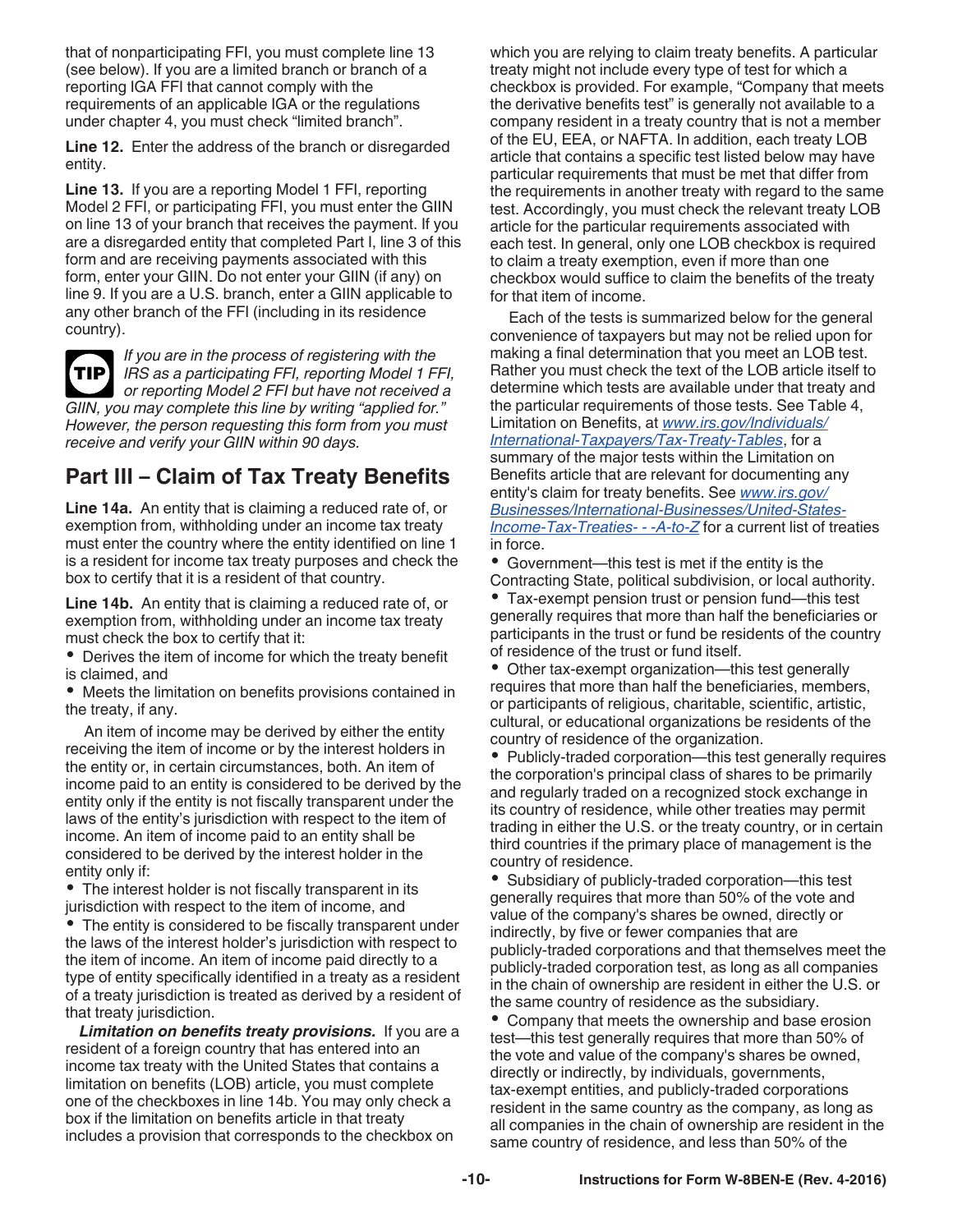company's gross income is accrued or paid, directly or indirectly, to persons who would not be good shareholders for purposes of the ownership test.

Company that meets the derivative benefits test—this test is generally limited to NAFTA, EU, and EEA country treaties, and may apply to all benefits or only to certain items of income (interest, dividends, and royalties). It generally requires that more than 95% of the aggregate vote and value of the company's shares be owned, directly or indirectly, by seven or fewer equivalent beneficiaries (ultimate owners who are resident in an EU, EEA, or NAFTA country and are entitled to identical benefits under their own treaty with the U.S. under one of the ownership tests included within the LOB article (other than the stock ownership and base erosion test)). In addition, this test requires that less than 50% of the company's gross income be paid or accrued, directly or indirectly, to persons who would not be equivalent beneficiaries.

Company with an item of income that meets the active trade or business test—this test generally requires that the company be engaged in an active trade or business in its country of residence, that its activities in that country be substantial in relation to its U.S. activities, if the payer is a related party, and the income be derived in connection to or incidental to that trade or business.

Favorable discretionary determination received—this test requires that the company obtain a favorable determination granting benefits from the U.S. competent authority that, despite the company's failure to meet a specific objective LOB test in the applicable treaty, it may nonetheless claim the requested benefits. Note: Unless a treaty or technical explanation specifically provides otherwise, you may not claim discretionary benefits while your claim for discretionary benefits is pending.

Other—for other LOB tests that are not listed above (e.g., a headquarters test). Identify the other test relied upon, or enter N/A if the treaty has no LOB article. For example, if you meet the headquarters test under the U.S.-Netherlands income tax treaty, you should write "Headquarters test, Article 26(5)" in the space provided.

If an entity is claiming treaty benefits on its own behalf, it should complete Form W-8BEN-E. If an interest holder in an entity that is considered fiscally transparent in the interest holder's jurisdiction is claiming a treaty benefit, the interest holder should complete Form W-8BEN (if an individual) or Form W-8BEN-E (if an entity) on its own behalf as the appropriate treaty resident, and the fiscally transparent entity should associate the interest holder's Form W-8BEN or Form W-8BEN-E with a Form W-8IMY completed by the fiscally transparent entity (see *Hybrid entities* under *Special Instructions*, later).



*An income tax treaty may not apply to reduce the amount of any tax on an item of income received*  **by an entity that is treated as a domestic**  $\alpha$  **by an entity that is treated as a domestic** *corporation for U.S. tax purposes. Therefore, neither the* 

*domestic corporation nor its shareholders are entitled to the benefits of a reduction of U.S. income tax on an item of income received from U.S. sources by the corporation.*



*If you are an entity that derives the income as a resident of a treaty country, you may check this box if the applicable income tax treaty does not contain a "limitation on benefits" provision.*

**Line 14c.** If you are a foreign corporation claiming treaty benefits under an income tax treaty that entered into force before January 1, 1987 (and has not been renegotiated) on (a) U.S. source dividends paid to you by another foreign corporation or (b) U.S. source interest paid to you by a U.S. trade or business of another foreign corporation, you must generally be a "qualified resident" of a treaty country. See section 884 for the definition of interest paid by a U.S. trade or business of a foreign corporation ("branch interest") and other applicable rules.

In general, a foreign corporation is a qualified resident of a country if any of the following apply.

• It meets a 50% ownership and base erosion test.

It is primarily and regularly traded on an established securities market in its country of residence or the United States.

• It carries on an active trade or business in its country of residence.

• It gets a ruling from the IRS that it is a qualified resident. See Regulations section 1.884-5 for the requirements that must be met to satisfy each of these tests.



*If you are claiming treaty benefits under an income tax treaty entered into force after*  **DECEMBER 31, 1986, do not check box 14c.**<br> **CAUTION** December 31, 1986, do not check box 14c. *Instead, check box 14b.*

**Line 15.** Line 15 must be used only if you are claiming treaty benefits that require that you meet conditions not covered by the representations you make in line 14 (or other certifications on the form). This line is generally not applicable to claiming treaty benefits under an interest or dividends (other than dividends subject to a preferential rate based on ownership) article of a treaty or other income article, unless such article requires additional representations. For example, certain treaties allow for a zero rate on dividends for certain qualified residents provided that additional requirements are met, such as ownership percentage, ownership period, and that the resident meet a combination of tests under an applicable LOB article. You should indicate the specific treaty article and paragraph or subparagraph, as applicable. You should also use this space to set out the requirements you meet under the identified treaty article.

The following are examples of persons who should complete this line.

Exempt organizations claiming treaty benefits under the exempt organization articles of the treaties with Canada, Mexico, Germany, and the Netherlands.

Foreign corporations that are claiming a preferential rate applicable to dividends based on ownership of a specific percentage of stock in the entity paying the dividend and owning the stock for a specified period of time. Such persons should provide the percentage of ownership and the period of time they owned the stock. For example, under the U.S.-Italy treaty, to claim the 5% dividend rate, the Italian corporation must own 25% of the voting stock for a 12-month period.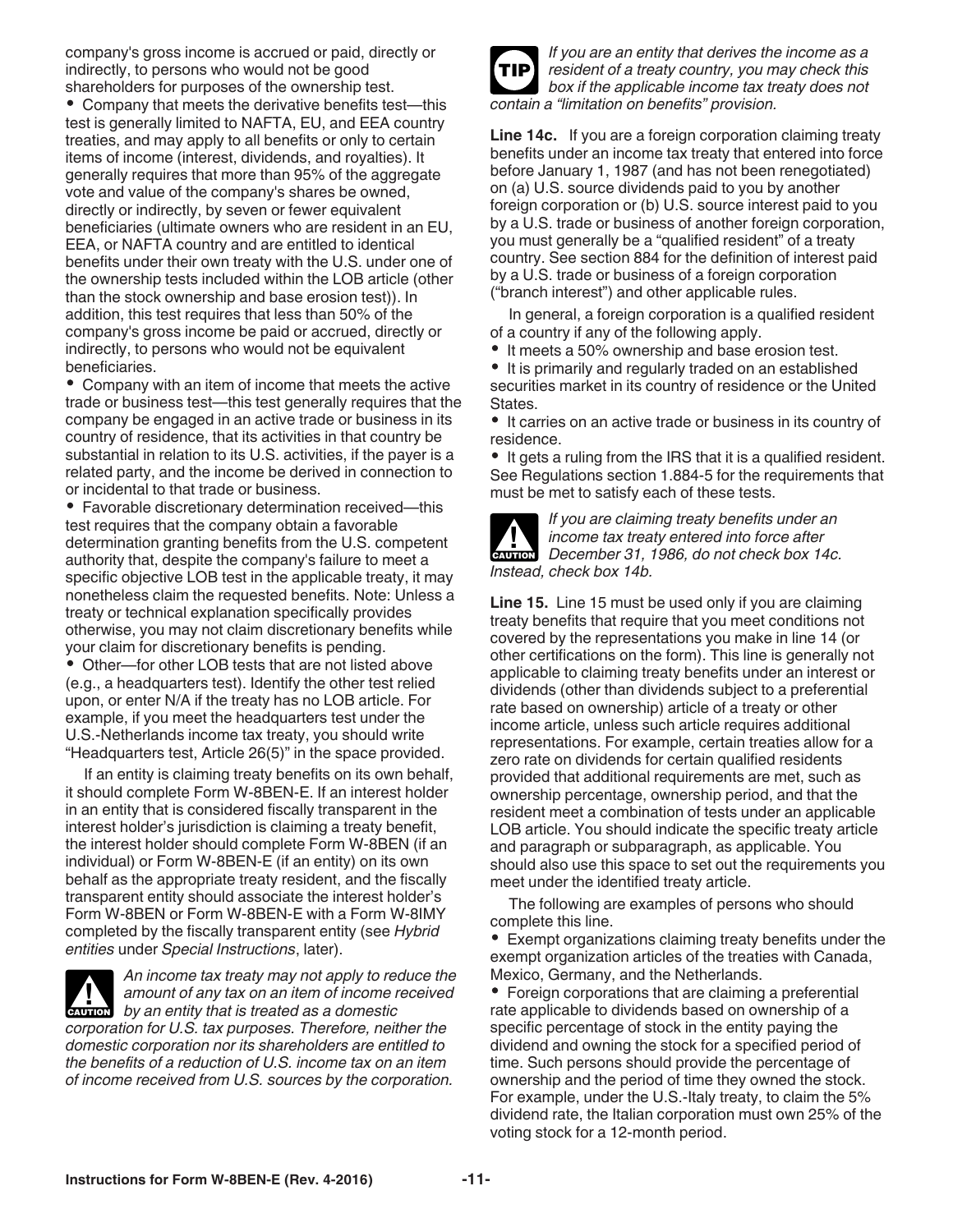In addition, for example, if you qualify for and are claiming a zero rate on dividend payments under Article 10(3) of the U.S.-Germany income tax treaty, you should fill out line 15 with "Article 10(3)","0", and "dividends" in the spaces provided. In the space provided for an explanation, you may write that you are the beneficial owner of the dividends, you are a resident of Germany, you have directly owned shares representing 80% or more of the voting power of the company paying the dividends for the 12-month period ending on the date the entitlement to the dividend is determined, and that you satisfy the conditions of Article 28(2)(f)(aa) and (bb) and Article 28(4) of the treaty with respect to the dividends. • Persons claiming treaty benefits on royalties if the

treaty contains different withholding rates for different types of royalties.

• Persons claiming treaty benefits on interest other than the generally applicable rate. For example, under the U.S.-Australia treaty, the generally applicable interest rate is 10% under Article 11(2). However, interest may be exempt from withholding if the specific conditions under Article 11(3) are met.

### **Parts IV Through XXVIII – Certification of Chapter 4 Status**

You should complete only one part of Parts IV through XXVIII certifying to your chapter 4 status (if required, see the specific instructions for line 5). Identify which part (if any) you should complete by reference to the box you checked on line 5. An entity that selects nonparticipating FFI, participating FFI, registered deemed-compliant FFI (other than a sponsored FFI), reporting Model 1 FFI, reporting Model 2 FFI, or direct reporting NFFE (other than a sponsored direct reporting NFFE) on line 5 is not required to complete any of the certifications in Parts IV through XXVIII. If you check "Account that is not a financial account" on line 5, the requester of the form will evaluate whether you must certify to another chapter 4 status.

**IGA.** In lieu of the certifications contained in Parts IV through XXVIII of Form W-8BEN-E, a reporting Model 1 FFI or reporting Model 2 FFI in certain cases may request alternate certifications to document its account holders pursuant to an applicable IGA or you may otherwise provide an alternate certification to a withholding agent. See *Entities Providing Certifications Under an Applicable IGA* under *Special Instructions*, later.

*You are not required to complete a chapter 4 status certification if you are not the payee of a*  **TIP** *withholdable payment or an account holder holding an account with an FFI requesting this form. However, you are not required to provide a chapter 4 status if you are providing this form with respect to a preexisting entity account (as described in Regulations section 1.1471-1(b)(102)) prior to July 1, 2016.*

# **Part IV – Sponsored FFI**

**Line 16.** Enter the name of the sponsoring entity that has agreed to fulfill the due diligence, reporting, and withholding obligations (as applicable) on behalf of the sponsored FFI identified in line 1.

Enter the GIIN of the sponsoring entity identified in line 16.

**Note.** A sponsored FFI is not required to have obtained its own GIIN before the date specified in published guidance (i.e. January 1, 2017). However, a sponsored entity that has obtained a GIIN must provide it on line 9a.

**Line 17.** You must check the applicable box to certify that you are either a sponsored investment entity or sponsored controlled foreign corporation (within the meaning of section 957(a)) and that you satisfy the other relevant requirements for this status.

### **Part V – Certified Deemed-Compliant Nonregistering Local Bank**

**Line 18.** A certified deemed-compliant nonregistering local bank must check the box to certify that it meets all of the requirements for this certified deemed-compliant status.

### **Part VI – Certified Deemed-Compliant FFI with Only Low-Value Accounts**

**Line 19.** A certified deemed-compliant FFI with only low value accounts must check the box to certify that it satisfies all of the requirements for this certified deemed-compliant classification.

#### **Part VII – Certified Deemed-Compliant Sponsored, Closely Held Investment Vehicle**

**Line 20.** Enter the name of your sponsoring entity that has agreed to fulfill the due diligence, reporting, and withholding obligations of the entity identified in line 1 as if the entity in line 1 were a participating FFI. You must also enter the GIIN of your sponsoring entity on line 9a.

**Line 21.** A sponsored, closely held investment vehicle must check the box to certify that it meets all of the requirements for this certified deemed-compliant status.

#### **Part VIII – Certified Deemed-Compliant Limited Life Debt Investment Company**

**Line 22.** A limited life debt investment entity must check the box to certify that it meets all of the requirements for this certified deemed-compliant status.

#### **Part IX – Certified Deemed-Compliant Investment Advisors and Investment Managers**

**Line 23.** An investment advisor or investment manager must check the box to certify that it meets all of the requirements for this certified deemed-compliant status.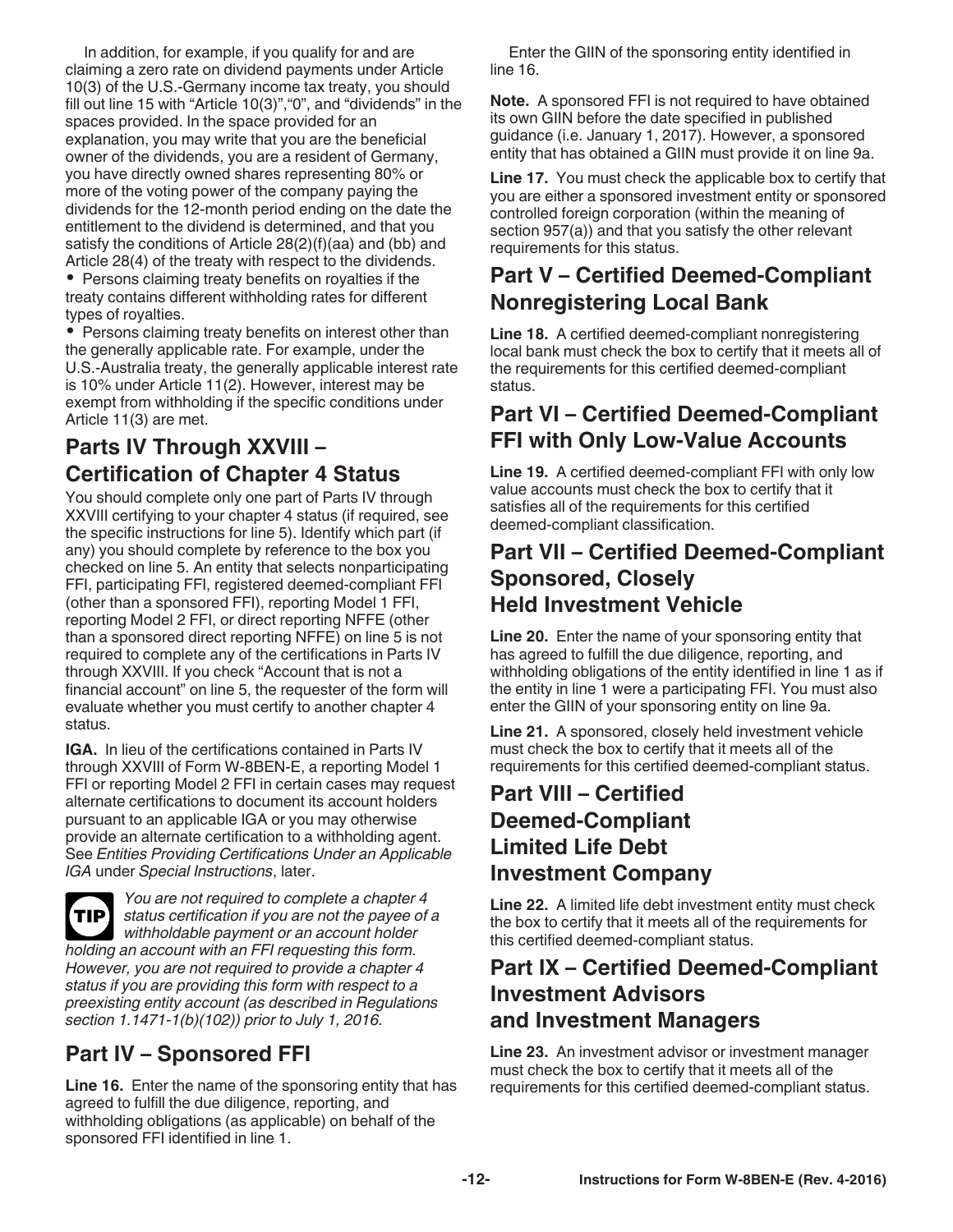# **Part X – Owner-Documented FFI**

**Line 24a.** An owner-documented FFI must check the box to certify that it meets all of the requirements for this status and is providing this form to a U.S. financial institution, participating FFI, reporting Model 1 FFI, or reporting Model 2 FFI that agrees to act as a designated withholding agent with respect to the FFI identified on line 1. See Regulations section 1.1471-5(f)(3) for more information about an owner-documented FFI, including with respect to a designated withholding agent.



*Check either line 24b or line 24c. Do not check both boxes.*

**Line 24b.** Check the box to certify that you have provided or will provide the documentation set forth in the certifications, including the FFI owner reporting statement and the valid documentation for each person identified on the FFI owner reporting statement described on line 24b. If you check the box on line 24b, you should not check the box on line 24c.

**Line 24c.** Check the box to certify that you have provided or will provide the auditor's letter (in lieu of the information required by line 24b) that satisfies the requirements reflected on this line.

**Line 24d.** Check the box if you do not have any contingent beneficiaries or designated classes with unidentified beneficiaries. While this certification is not required, a Form W-8BEN-E provided by an owner-documented FFI will remain valid indefinitely for chapter 4 purposes absent a change in circumstances with respect to offshore obligations (as defined in Regulations section  $1.6049-5(c)(1)$  only if this certification is provided and the account balance of all accounts held by the owner-documented FFI with the withholding agent does not exceed \$1,000,000 on the later of June 30, 2014, or the last day of the calendar year in which the account was opened, and the last day of each subsequent calendar year preceding the payment, applying the account aggregation rules of Regulations section 1.1471-5(b)(4)(iii).

#### **Part XI – Restricted Distributor**

**Line 25a.** A restricted distributor must check the box to certify that it meets all of the requirements for this status.

**Lines 25b and 25c.** Check the appropriate box to certify as to your status. Do not check both boxes.



*A restricted distributor may certify only with respect to an account it maintains in connection*  **Propect to an account it maintains in connection with a distribution agreement with a restricted** *fund described in this Part XI. A restricted distributor that, in connection with such a distribution agreement, receives a payment subject to chapter 3 withholding or a withholdable payment should complete Form W-8IMY and not this form except to the extent it holds interests in connection with such an agreement as a beneficial owner.*

# **Part XII – Nonreporting IGA FFI**

**Line 26.** Check the box to indicate that you are treated as a nonreporting IGA FFI under an applicable IGA, including an entity treated as a registered deemed-compliant FFI under an applicable IGA. You must identify the applicable IGA by entering the name of the jurisdiction that has the applicable IGA treated as in effect with the United States, and indicate whether it is a Model 1 or Model 2 IGA. You must also provide the withholding agent with the specific category of FFI described in Annex II of the IGA applicable to your status. In providing the specific category of FFI described in Annex II, you should use the language from Annex II that best and most specifically describes your status in the IGA. For example, indicate "investment entity wholly owned by exempt beneficial owners" rather than "exempt beneficial owner". If you are a nonreporting IGA FFI claiming a deemed-compliant status under the regulations, you must instead indicate on this line which section of the regulations you qualify under.

If you are a nonreporting FFI under an applicable IGA because you qualify as an owner-documented FFI under the regulations, do not check "Nonreporting IGA FFI". Instead, you must check "Owner-documented FFI" and complete Part X rather than this Part XII.

If you are an FFI treated as a registered deemed-compliant FFI under an applicable Model 2 IGA (other than a sponsored FFI) you must also provide your GIIN on line 9a. See *[www.treasury.gov/resource-center/](http://www.treasury.gov/resource-center/tax-policy/treaties/Pages/FATCA-Archive.aspx) [tax-policy/treaties/Pages/FATCA-Archive.aspx](http://www.treasury.gov/resource-center/tax-policy/treaties/Pages/FATCA-Archive.aspx)* for a list of jurisdictions treated as having an IGA in effect for purposes of making this certification. If you are a sponsored FFI not claiming your chapter 4 status under the regulations, see the requirements of your applicable IGA to determine when you are required to obtain a GIIN.

**Note.** If you are a nonreporting IGA FFI and you have registered and received a GIIN and have not provided it in line 9a because your trustee's or sponsor's GIIN is in line 9, you should provide it here.

### **Part XIII – Foreign Government, Government of a U.S. Possession, or Foreign Central Bank of Issue**

**Line 27.** A foreign government or political subdivision of a foreign government (including wholly owned agencies and instrumentalities thereof), government of a U.S. possession, or foreign central bank of issue (each as defined in Regulations section 1.1471-6) must check the box and certify that it satisfies all of the requirements for this status (including that it does not engage in the type of commercial financial activities described on this line except to the extent permitted under Regulations section 1.1471-6(h)(2)).



*If you are a foreign government or political subdivision of a foreign government (including wholly owned agencies and instrumentalities thereof), government of a U.S. possession, or foreign central bank of issue, you should only complete this Form W-8BEN-E for payments for which you are not claiming the applicability of section(s) 115(2), 892, or 895; otherwise you should use Form W-8EXP.*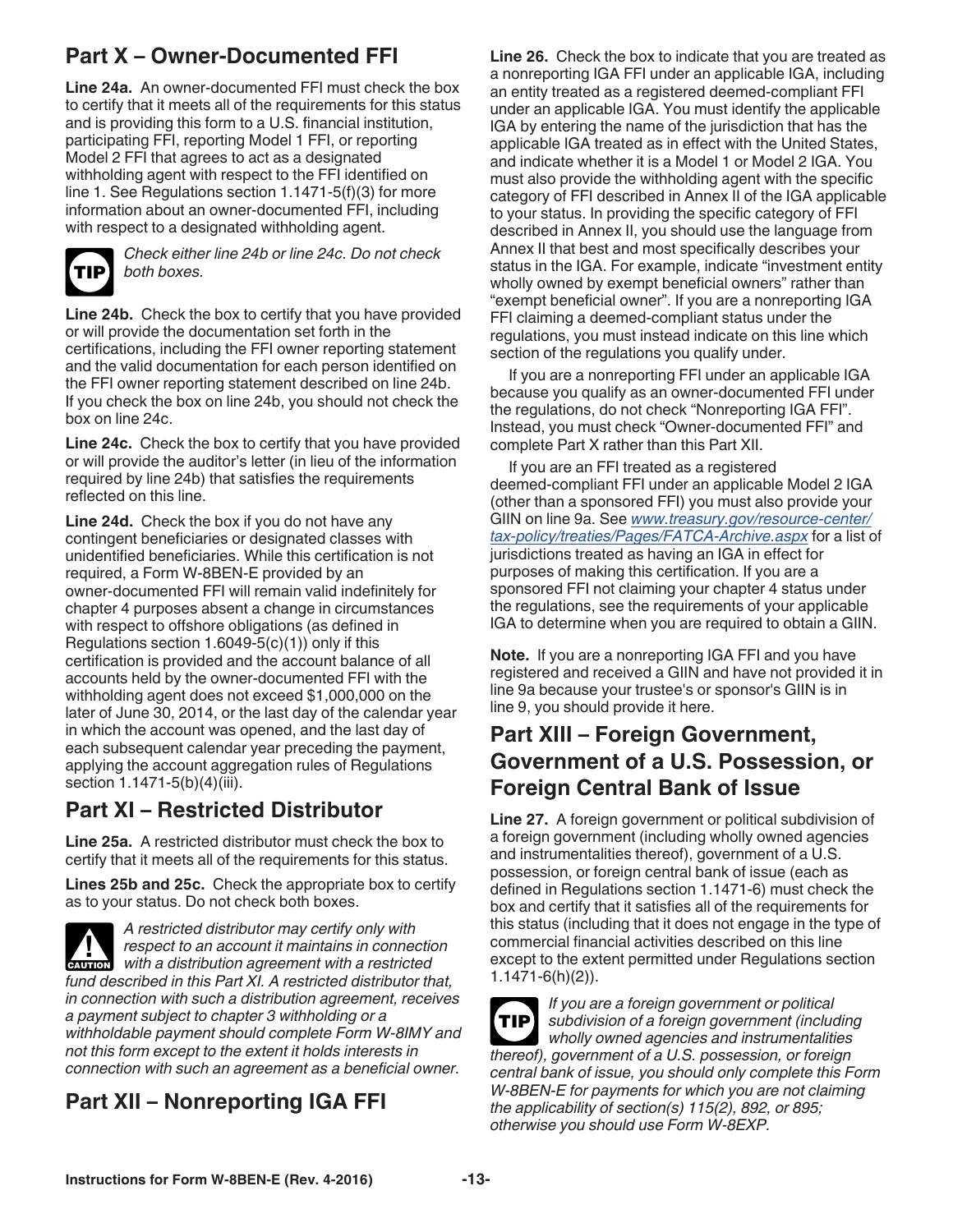# **Part XIV – International Organization**

**Line 28a.** Check this box to certify that you are an international organization described in section 7701(a) (18).



*If you are an entity that has been designated as an international organization by executive order (pursuant to 22 U.S.C. 288 through 288f), check* 

*box 28a. If you are claiming an exemption from withholding for purposes of chapter 3, however, use Form W-8EXP.*

**Line 28b.** If you are an international organization other than an international organization described in line 28a, check the box to certify that you satisfy all of the requirements for this status.

### **Part XV – Exempt Retirement Plans**

**Lines 29a, b, c, d, e, and f.** An exempt retirement plan must check the appropriate box to certify that it meets all of the requirements for this status.

### **Part XVI – Entity Wholly Owned by Exempt Beneficial Owners**

**Line 30.** An entity wholly owned by exempt beneficial owners must check the box to certify that it meets all of the requirements for this status. You must also provide the owner documentation described in this line establishing that each direct owner or debt holder of the entity is an exempt beneficial owner described in Regulations section 1.1471-6(b).

### **Part XVII – Territory Financial Institution**

**Line 31.** A territory financial institution must check the box to certify that it meets all of the requirements for this status.

#### **Part XVIII – Excepted Nonfinancial Group Entity**

**Line 32.** An excepted nonfinancial group entity must check the box to certify that it meets all of the requirements for this status.

#### **Part XIX – Excepted Nonfinancial Start-Up Company**

**Line 33.** An excepted nonfinancial start-up company must check the box to certify that it meets all of the requirements for this status. You must also provide the date you were formed or your board passed a resolution (or equivalent measure) approving a new line of business (which cannot be that of a financial institution or passive NFFE).

### **Part XX – Excepted Nonfinancial Entity in Liquidation or Bankruptcy**

**Line 34.** An excepted nonfinancial group entity in liquidation or bankruptcy must check the box to certify that it meets all of the requirements for this status. You must also provide the date that you filed a plan of liquidation, plan of reorganization, or bankruptcy petition.

# **Part XXI – 501(c) Organization**

**Line 35.** An entity claiming chapter 4 status as a section 501(c) organization pursuant to Regulations section 1.1471-5(e)(5)(v) must check the box and provide the date that the IRS issued the organization a determination letter or provide a copy of an opinion from U.S. counsel certifying that the organization qualifies as a section 501(c) organization (without regard to whether the organization is a foreign private foundation).



*If you are a section 501(c) organization claiming an exemption from withholding for purposes of chapter 3, however, use Form W-8EXP.*

# **Part XXII – Nonprofit Organization**

**Line 36.** A nonprofit organization (other than an entity claiming chapter 4 status as a section 501(c) organization pursuant to Regulations section  $1.1471-5(e)(5)(v)$  must check the box to certify that it meets all of the requirements for this status.

*Nonprofit organization under an IGA.* For an entity that is established and maintained in a jurisdiction that is treated as having in effect an IGA and that is described in Annex I as a nonprofit organization that is an Active NFFE, see *Entities Providing Certifications Under an Applicable IGA* under *Special Instructions*, later.

#### **Part XXIII – Publicly Traded NFFE or NFFE Affiliate of a Publicly Traded Corporation**

**Line 37a.** A publicly-traded NFFE must check the box to certify that you are not a financial institution and provide the name of a securities exchange on which the stock of the NFFE is publicly traded.

**Line 37b.** An NFFE that is a member of the same expanded affiliated group as a publicly-traded U.S. or foreign entity must check this box, provide the name of the publicly-traded entity, and identify the securities market on which the stock of the publicly- traded entity is traded. See Regulations section 1.1472-1(c)(1)(i) to determine if the stock of an entity is regularly traded on an established securities market (substituting the term "U.S. entity" for NFFE, as appropriate for purposes of testing whether an entity is publicly traded).

# **Part XXIV – Excepted Territory NFFE**

**Line 38.** An excepted territory NFFE must check the box to certify that it meets all of the requirements for this classification. See Regulations section 1.1472-1(c)(1)(iii) for the definition of an excepted territory NFFE.

# **Part XXV – Active NFFE**

**Line 39.** An active NFFE must check the box to certify that it meets all of the requirements for this status, including the assets and passive income test described in the certification for this part. For purposes of applying this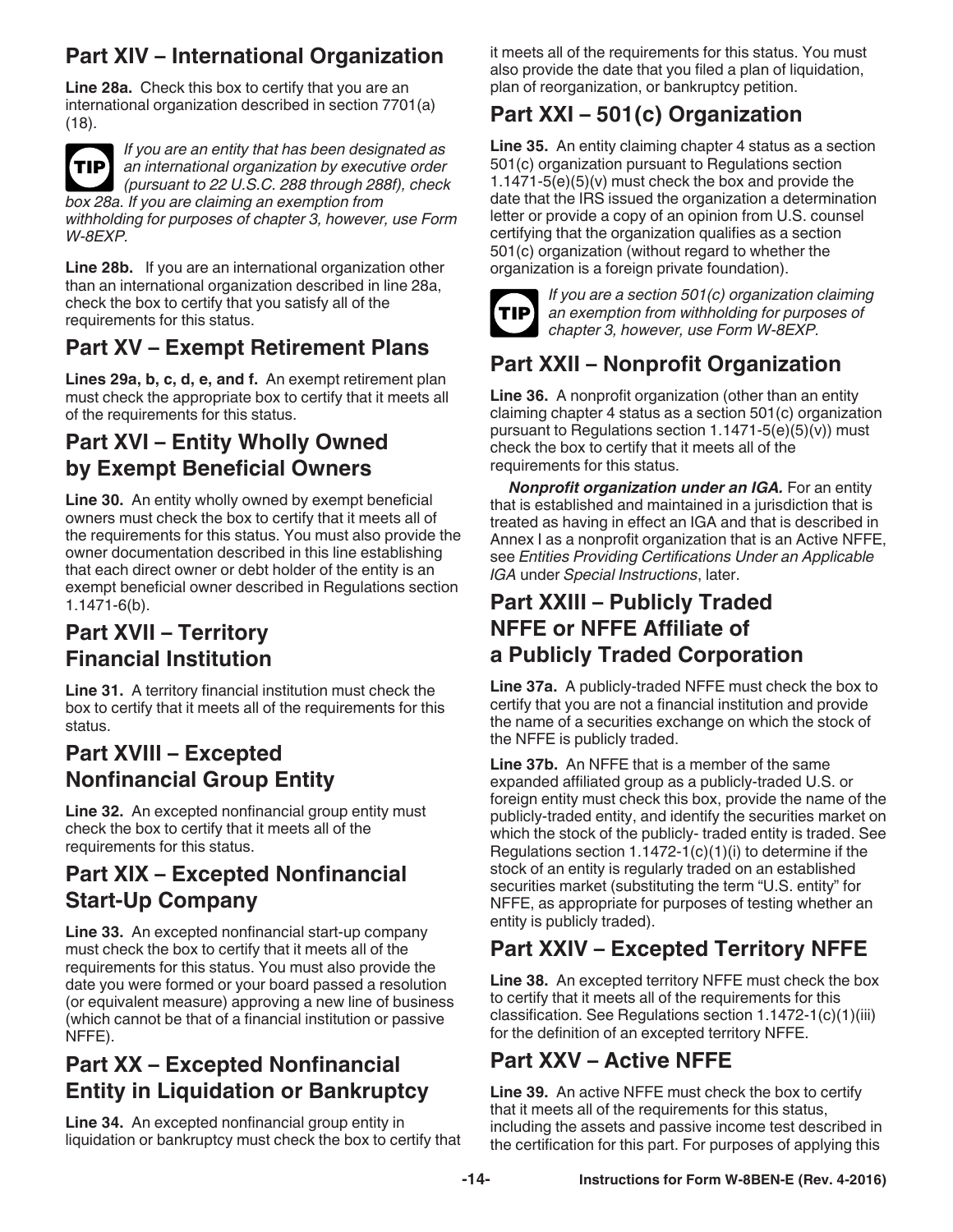test, passive income includes dividends, interest, rents, royalties, annuities, and certain other forms of passive income. See Regulations section 1.1472-1(c)(1)(iv)(A) for additional detail for the definition of passive income. Also see Regulations section 1.1472-1(c)(1)(iv)(B) for exceptions from the definition of passive income for certain types of income.

#### **Part XXVI – Passive NFFE**

**Line 40a.** A passive NFFE must check the box to certify that you are not a financial institution and are not certifying your status as a publicly-traded NFFE, NFFE affiliate of a publicly-traded company, excepted territory NFFE, active NFFE, direct-reporting NFFE, or sponsored direct-reporting NFFE.

**Note.** If you would be a passive NFFE but for the fact that you are professionally managed, you should not complete line 40a as you should be considered a financial institution and not a passive NFFE.



*If you are an NFFE that may qualify as an active NFFE (or other NFFE described in another part of*  **TIP** *this form), you may still check line 40a and disclose your substantial U.S. owners or certify that you have no substantial U.S. owners (see instructions to lines 40b and 40c below).*

Line 40b. Check this box to certify that you have no substantial U.S. owners.

**Line 40c.** If you do not check the box and make the certification on line 40b, you must check this box 40c and complete Part XXIX to identify each of your substantial U.S. owners and provide their name, address, and TIN.

**Note.** If you are an NFFE that is providing Form W-8BEN-E to an FFI treated as a reporting Model 1 FFI or reporting Model 2 FFI, you may also use Part XXIX to report controlling U.S. persons (as defined in an applicable IGA). The references to "controlling U.S. persons" in Part XXVI and Part XXIX apply only if the form is being provided to an FFI treated as a reporting Model 1 FFI or reporting Model 2 FFI.

#### **Part XXVII – Excepted Inter-Affiliate FFI**

**Line 41.** An excepted inter-affiliate FFI must check the box to certify that it meets all of the requirements of this classification. This classification will only apply for an excepted inter-affiliate FFI that holds a deposit account described in the certification for this part and that is documenting itself to the financial institution that maintains the deposit account. You are not eligible for this classification if you receive or make withholdable payments to or from any person other than a member of your expanded affiliated group, other than the depository institution described in the previous sentence. See Regulations section  $1.1471-5(e)(5)(iv)$  for all the requirements of this status.

### **Part XXVIII – Sponsored Direct Reporting NFFEs**

**Line 42.** A sponsored direct-reporting NFFE must check the box to certify that it meets all of the requirements for this classification. You must also provide the name of your sponsoring entity in the space provided and provide your GIIN in line 9a (or, for payments prior to the date specified in published guidance (i.e. January 1, 2017), you may provide only the GIIN of your sponsoring entity).

Enter the GIIN of the sponsoring entity identified in line 42.

#### **Part XXIX – Substantial U.S. Owners of Passive NFFE**

If you identified yourself as a passive NFFE (including an investment entity that is a territory NFFE but is not an excepted territory NFFE under Regulations section 1.1472-1(c)) with one or more substantial U.S. owners in Part XXVI, you must identify each substantial U.S. owner. Provide the name, address, and TIN of each substantial U.S. owner in the relevant column. You may attach this information on a separate statement, which remains subject to the same perjury statement and other certifications made in Part XXX. If you are reporting controlling U.S. persons (as defined in an applicable IGA) to a Model 1 FFI or reporting Model 2 FFI with which you maintain an account that requests such ownership information with this form, you may use this space or attach a separate statement to report such persons.

### **Part XXX – Certification**

Form W-8BEN-E must be signed and dated by an authorized representative or officer of the beneficial owner, participating payee (for purposes of section 6050W), or account holder of an FFI requesting this form. An authorized representative or officer must check the box to certify that you have the legal capacity to sign for the entity identified on line 1 that is the beneficial owner of the income. If Form W-8BEN-E is completed by an agent acting under a duly authorized power of attorney, the form must be accompanied by the power of attorney in proper form or a copy thereof specifically authorizing the agent to represent the principal in making, executing, and presenting the form. Form 2848, Power of Attorney and Declaration of Representative, may be used for this purpose. The agent, as well as the beneficial owner, payee, or account holder (as applicable), may incur liability for the penalties provided for an erroneous, false, or fraudulent form. By signing Form W-8BEN-E, the authorized representative, officer, or agent of the entity also agrees to provide a new form within 30 days following a change in circumstances affecting the correctness of the form.

**Broker transactions or barter exchanges.** Income from transactions with a broker or a barter exchange is subject to reporting rules and backup withholding unless Form W-8BEN-E or a substitute form is filed to notify the broker or barter exchange that you are an exempt foreign person. See certification described in the 4th bullet point on the form.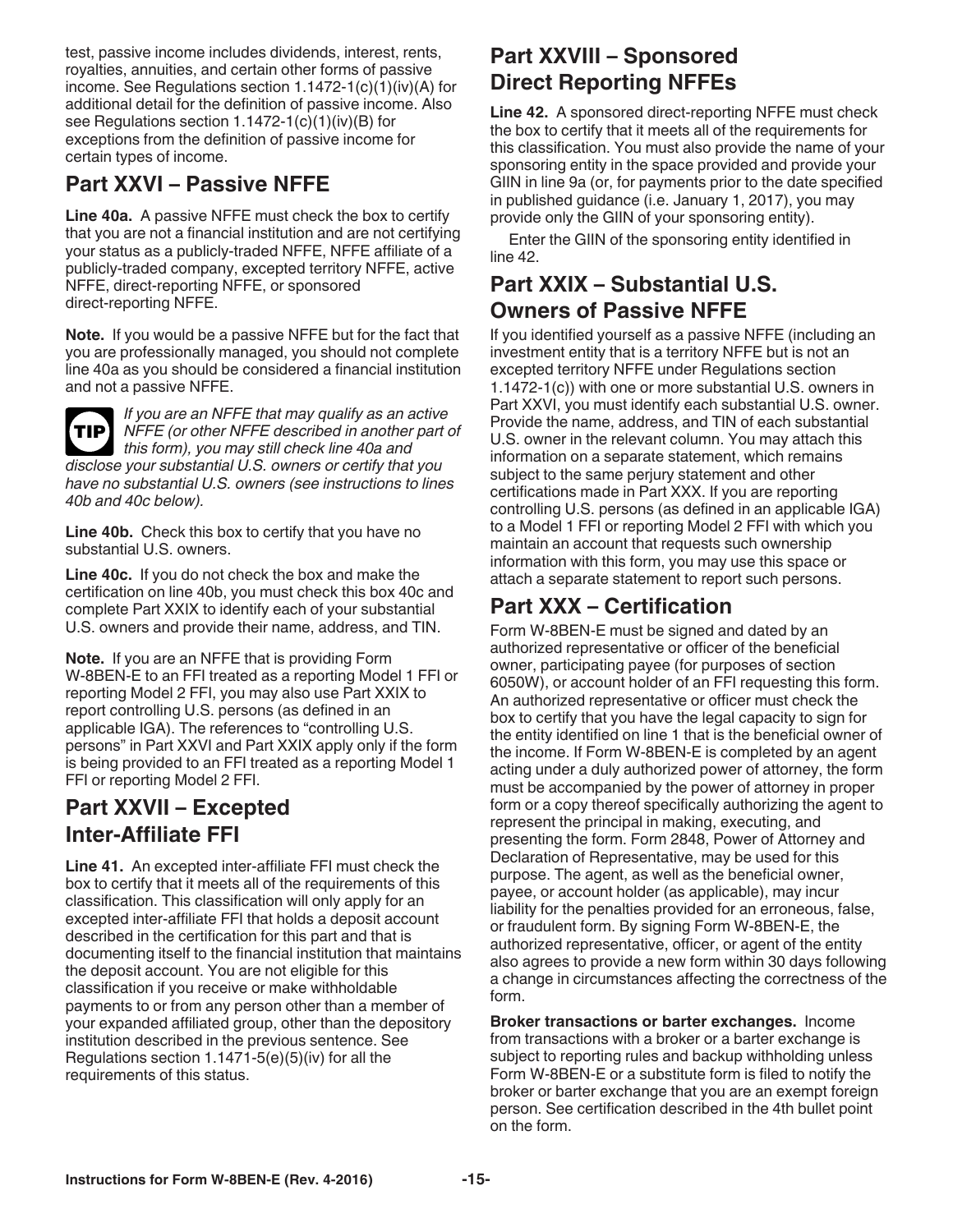You are an exempt foreign person for a calendar year in which:

You are a foreign corporation, partnership, estate, or trust; and

You are neither engaged, nor plan to be engaged during the year, in a U.S. trade or business that has effectively connected gains from transactions with a broker or barter exchange.

#### **Special Instructions**

#### **Hybrid Entities**

**Hybrid entity making a claim of treaty benefits.** If you are a hybrid entity making a claim for treaty benefits as a resident on your own behalf, you may do so as permitted under an applicable tax treaty. You should complete this Form W-8BEN-E to claim treaty benefits in the manner described earlier (see instructions for completing Part III). If you are a flow-through entity receiving a withholdable payment, you should also provide Form W-8IMY for the entity along with a withholding statement (if required) establishing the chapter 4 status of each of your partners or owners. If you are a disregarded entity claiming treaty benefits, unless you are treated as the payee for chapter 4 purposes and have your own GIIN, your single owner should provide Form W-8BEN-E or Form W-8BEN (as applicable) to the withholding agent along with this form. You may use line 10 to inform the withholding agent to associate the two forms.

**Line 1.** Enter your legal name (determined by reference to your legal identity in your country of incorporation or organization).

**Line 2.** Enter the country under whose laws you are created, organized, or governed.

**Line 3.** Leave this line blank. For purposes of completing this form as a hybrid entity making a treaty claim (including a disregarded entity), you are treated as the beneficial owner and should be identified in line 1.

**Line 4.** Check the box that applies among disregarded entity, partnership, grantor trust, or simple trust. You must also check the box indicating that you are a hybrid making a treaty claim and complete Part III.

**Line 5.** Do not complete line 5.

**Lines 6 and 7.** Complete lines 6 and 7 as provided in the specific instructions, earlier.

**Line 8.** Complete line 8 in accordance with the specific instructions for line 8, earlier.

**Line 9b.** If your country of residence for tax purposes has issued you a tax identifying number, enter it here. Do not enter the tax identifying number of your owner(s).

**Line 10.** This reference line is used to associate this Form W-8BEN-E with another applicable withholding certificate or other documentation provided for purposes of chapter 4. For example, if you are a partnership making a treaty claim, you may want to provide information for the withholding agent to associate this Form W-8BEN-E with the Form W-8IMY and owner documentation you provide

for purposes of establishing the chapter 4 status of your owner(s).

#### **Parts III & XXX**

You must complete Parts III and XXX in accordance with the specific instructions above. Complete Part II if applicable.

#### **Foreign Reverse Hybrid Entities**

A foreign reverse hybrid entity should only file a Form W-8BEN-E for payments for which it is not claiming treaty benefits on behalf of its owners and must provide a chapter 4 status when it is receiving a withholdable payment. A foreign reverse hybrid entity claiming treaty benefits on behalf of its owners should provide the withholding agent with Form W-8IMY (including its chapter 4 status when receiving a withholdable payment) along with a withholding statement and Forms W-8BEN or W-8BEN-E (or documentary evidence to the extent permitted) on behalf of each of its owners claiming treaty benefits. See Form W-8IMY and accompanying instructions for more information.

#### **Entities Providing Certifications Under an Applicable IGA**

An FFI in an IGA jurisdiction with which you have an account may provide you with a chapter 4 status certification other than as shown in Parts IV through XXVIII in order to satisfy its due diligence requirements under the applicable IGA. In such a case, you may attach the alternative certification to this Form W-8BEN-E in lieu of completing a certification otherwise required in Parts IV through XXVIII provided that you: 1) determine that the certification accurately reflects your status for chapter 4 purposes or under an applicable IGA; and 2) the withholding agent provides a written statement to you that it has provided the certification to meet its due diligence requirements as a participating FFI or registered deemed-compliant FFI under an applicable IGA. For example, Entity A organized in Country A holds an account with an FFI in Country B. Country B has a Model 1 IGA in effect. The FFI in Country B may ask Entity A to provide a chapter 4 status certification based on the terms of the Country B IGA in order to fulfil its due diligence and documentation requirements under the Country B IGA.

You may also provide with this form an applicable IGA certification if you are determining your chapter 4 status under the definitions provided in an applicable IGA and your certification identifies the jurisdiction that is treated as having an IGA in effect and describes your status as an NFFE or FFI in accordance with the applicable IGA. However, if you determine your status under an applicable IGA as an NFFE, you must still determine if you are an excepted NFFE under the Regulations in order to complete this form unless you are provided an alternative certification by an FFI described in the preceding paragraph that covers your certification as an NFFE (such as "active NFFE") as defined in an applicable IGA. Additionally, you are required to comply with the conditions of your status under the law of the IGA jurisdiction to which you are subject if you are determining your status under that IGA. If you cannot provide the